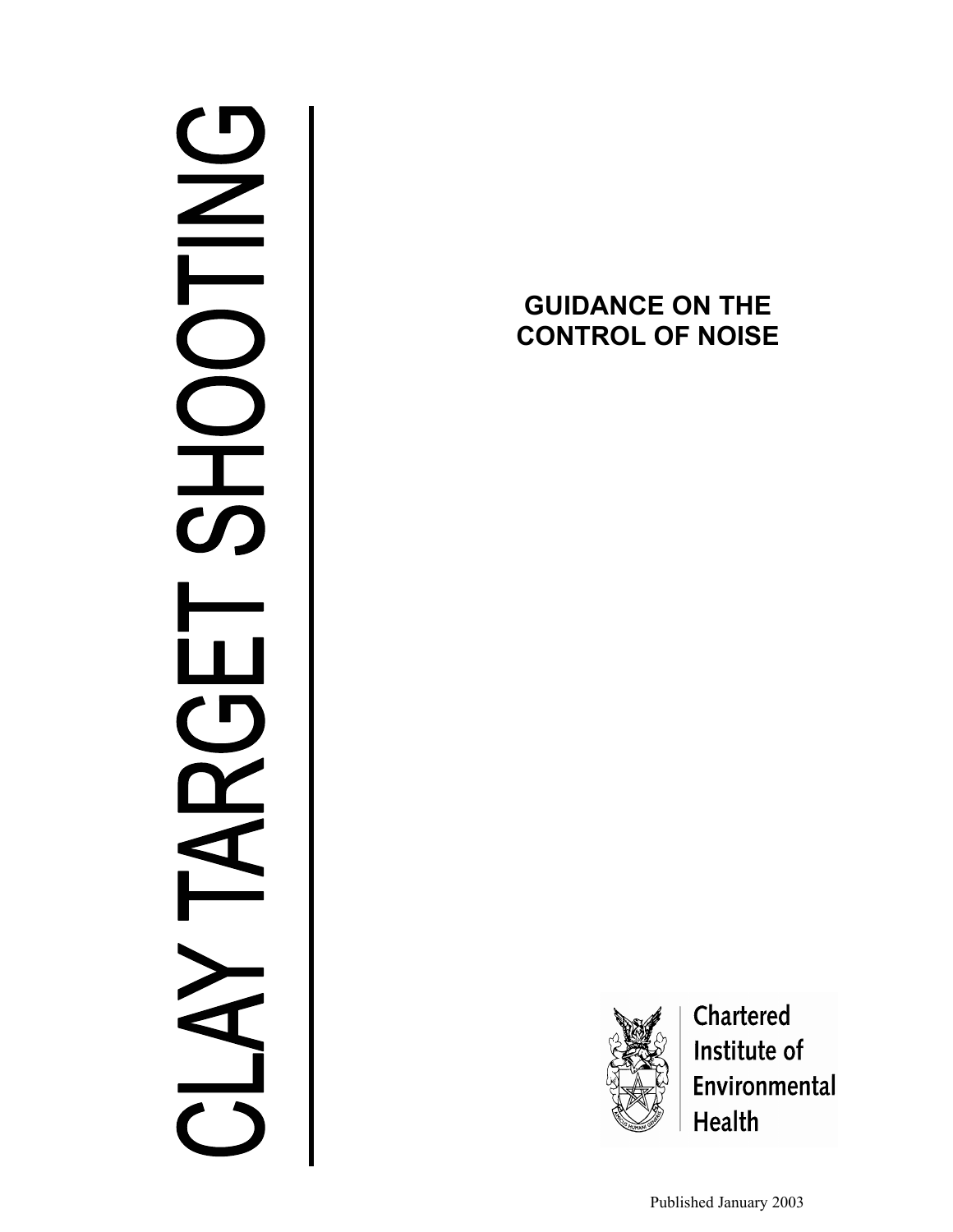## **CONTENTS**

|     |                                                              | Page             |
|-----|--------------------------------------------------------------|------------------|
|     | <b>Preface</b>                                               | 4                |
|     | <b>Foreword</b>                                              | 5                |
| 1.0 | <b>Introduction</b>                                          | 6                |
| 1.1 | Limitation in scope                                          | 6                |
| 2.0 | <b>Planning and nuisance legislation</b>                     | $\tau$           |
| 2.1 | Planning control                                             | $\boldsymbol{7}$ |
| 2.2 | Statutory nuisance                                           | 8                |
| 3.0 | <b>Clay target shooting</b>                                  | 9                |
| 3.1 | Introduction to the sport                                    | 9                |
| 3.2 | Types of shoot                                               | 9                |
| 3.3 | Basic site requirements                                      | 9                |
| 3.4 | Types of clay targets                                        | 10               |
| 3.5 | <b>Traps</b>                                                 | 10               |
| 3.6 | Guns                                                         | 10               |
|     | 3.6.1<br>Over-Under                                          | 11               |
|     | 3.6.2<br>Semi-Automatic                                      | 11               |
|     | 3.6.3<br>Side-by-Side                                        | 11               |
| 3.7 | Cartridges                                                   | 11               |
| 4.0 | Using site design to minimise noise impact                   | 12               |
| 4.1 | Minimum safety zone                                          | 12               |
| 4.2 | Noise buffer zone                                            | 12               |
| 4.3 | Topography                                                   | 13               |
| 4.4 | Directionality                                               | 13               |
| 4.5 | Noise sensitive premises and other noise sensitive locations | 14               |
| 4.6 | Prevailing weather conditions                                | 14               |
| 4.7 | Presence of tree belts                                       | 14               |
| 5.0 | Using site management to minimise noise impact               | 15               |
| 5.1 | Site information sheet                                       | 15               |
| 5.2 | Liaison with local residents                                 | 15               |
| 5.3 | Restriction on times of operation                            | 15               |
| 5.4 | Number of shooting stands                                    | 16               |
| 5.5 | Number of entrants                                           | 16               |
| 5.6 | Use of low noise cartridges                                  | 16               |
| 5.7 | Use of noise barriers                                        | 17               |
| 5.8 | Weather conditions                                           | 17               |
| 6.0 | <b>Noise measurement and assessment</b>                      | 18               |
| 6.1 | Measurement and Assessment                                   | 18               |
| 6.2 | <b>Information and Advice</b>                                | 19               |
|     | 6.2.1<br><b>Shooting Associations</b>                        | 19               |
|     | 6.2.2 Local Authorities                                      | 19               |
|     | 6.2.3<br><b>Environmental and Conservation Bodies</b>        | 19               |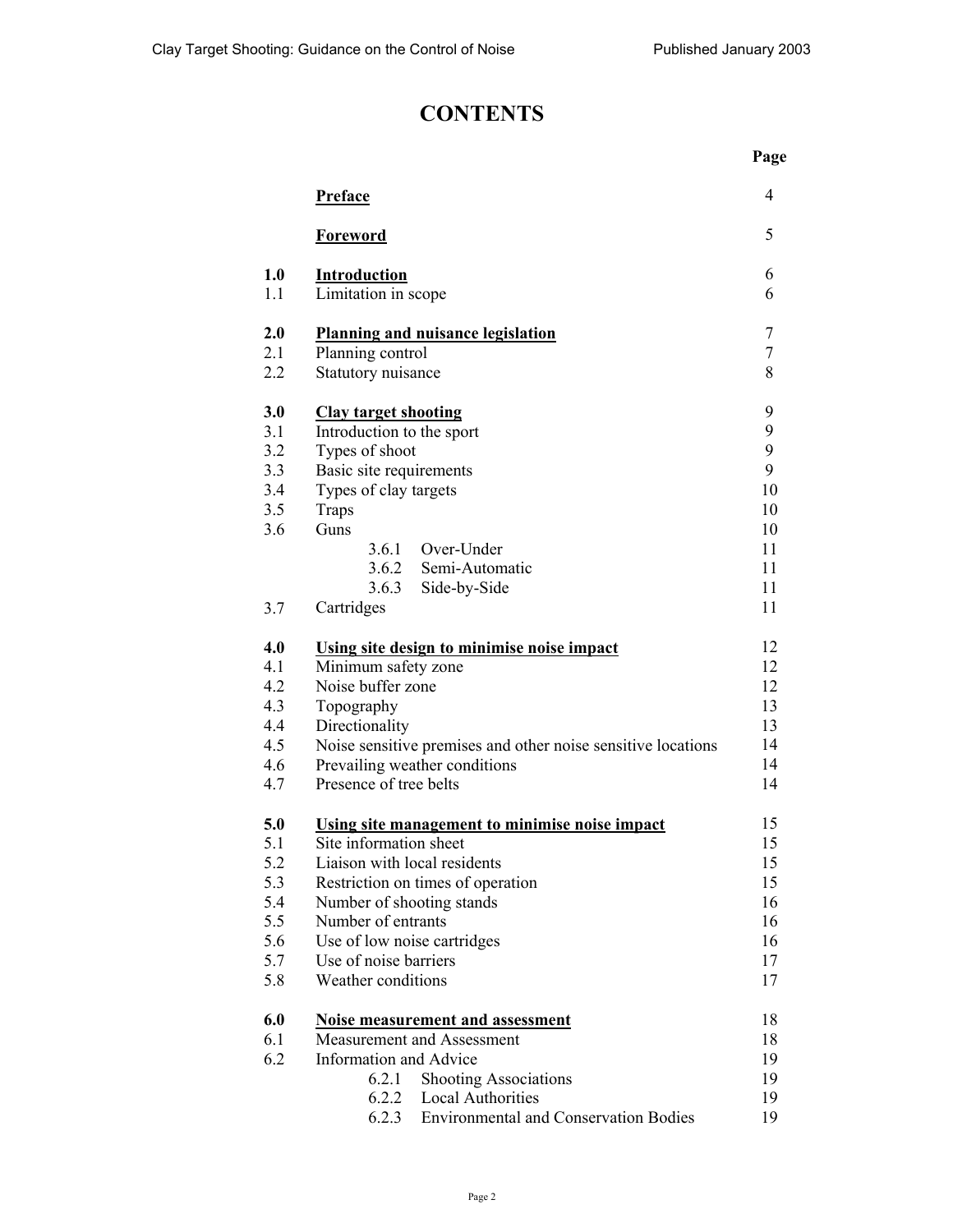|    | <b>Appendices</b>                                   | 19 |
|----|-----------------------------------------------------|----|
| 1) | Extracts from the Environmental Protection Act 1990 | 21 |
| 2) | The concept of nuisance                             | 23 |
| 3) | Clay target shooting disciplines                    | 26 |
| 4) | Example site information sheet                      | 27 |
| 5) | Measurement of clay target shooting noise           | 28 |
| 6) | Further information                                 | 35 |
| 7) | Bibliography                                        | 36 |
| 8) | Acknowledgements                                    | 37 |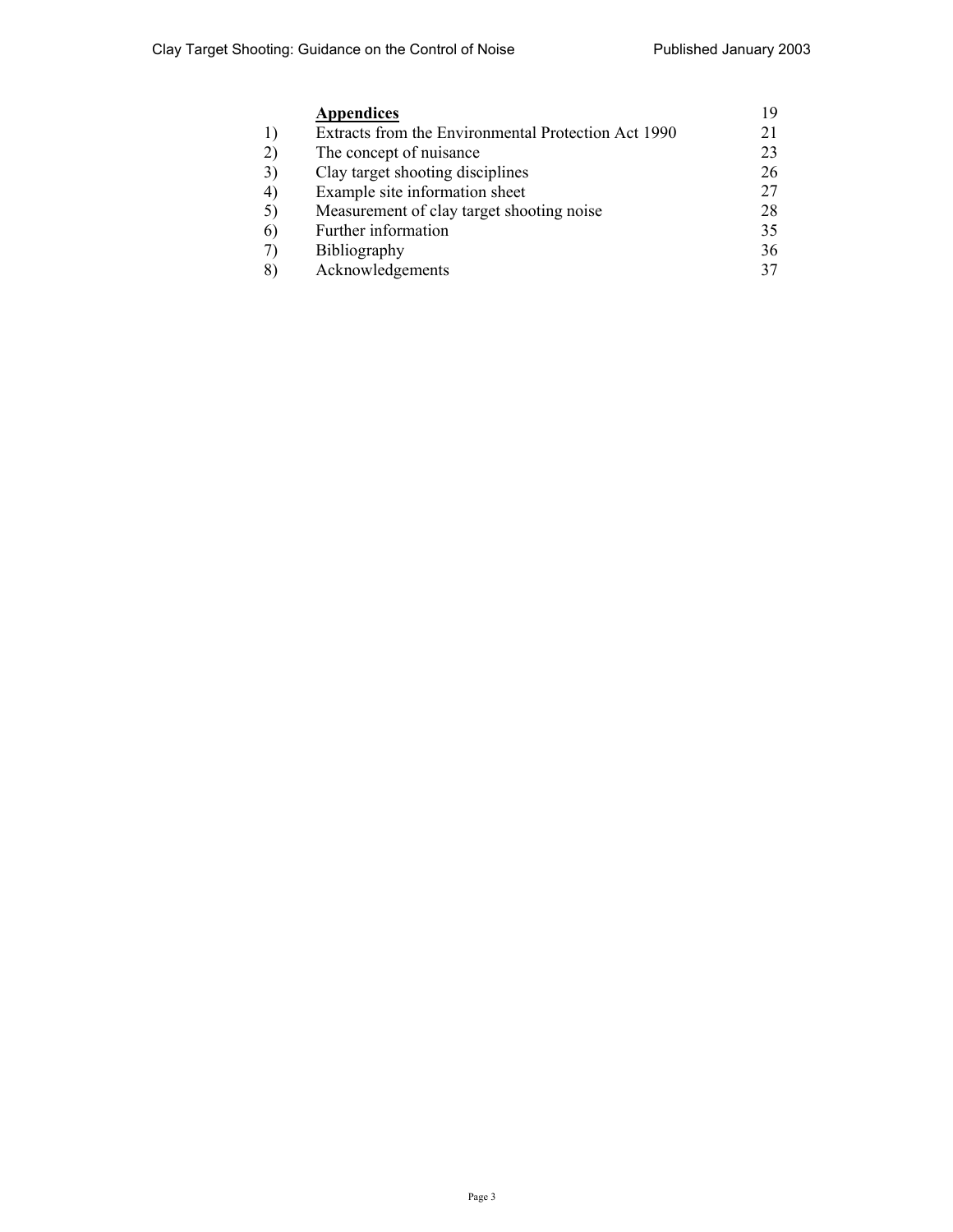# **PREFACE**

This guidance has been produced by the Chartered Institute of Environmental Health (CIEH) having commissioned the services of the Building Research Establishment Ltd (BRE) to provide editing support and the methodology of measurement. It describes how noise from clay target shooting can occur and provides advice on methods to minimise or prevent annoyance and intrusion. The guidance includes details of a recommended method for the measurement and subsequent assessment of clay target shooting noise produced by BRE and derived from research sponsored by the Department of the Environment (DOE), now the Department for Environment, Food and Rural Affairs (DEFRA).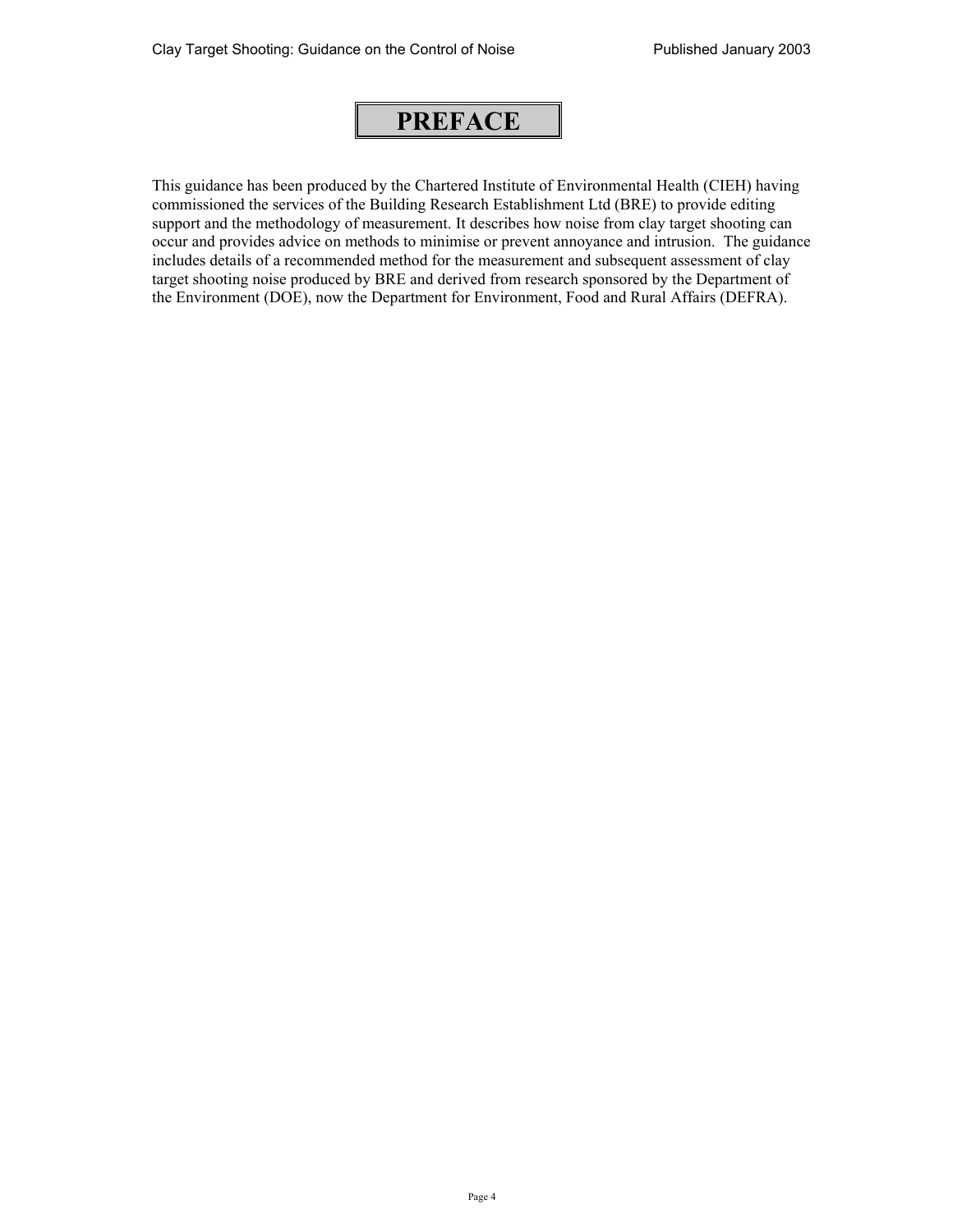# **FOREWORD**

The management of the environmental impact of leisure activities is of growing importance, especially in rural areas. Positive actions are required if sustainable development of the countryside is to be achieved. During 1993, in response to growing complaints about noise from clay target shooting, the DOE reviewed the planning legislation applicable to such activities. Subsequently, it decided not to recommend changes but instead encouraged interested parties to develop a voluntary code of practice to control noise. More recently the Office of the Deputy Prime Minister (formerly the DTLR) having undertaken a "consultation on possible changes to the Use Classes Order and temporary uses provisions", has announced no change in those provisions citing existing legislative provision being adequate to deal with problems that arise.

The environmental impact of leisure activities was also examined by the Environment Committee of the House of Commons during the 1994/95 parliamentary session. The Committee felt that the ability of people to enjoy all forms of leisure appropriate to the countryside should not be constrained unless there were pressing reasons for restricting particular activities. It commented that the planning system had an important role to play in minimising any adverse impacts, but acknowledged that the system was not in itself able to counter all pressures which might arise. The Committee felt that the planning system should provide a more positive approach to dealing with difficult activities by encouraging good management practice.

It was against this background that a consultation draft of this document was launched in November 1997. Comments on the consultation draft, and the findings of the BRE research, have been taken into account during the prolonged preparation of this revised guidance note; it now updates and supercedes that consultation draft.

The CIEH, representing the regulators, with technical support from BRE, has produced this guidance in order to help enforcement officers and other interested parties resolve the conflicts that often arise between shoot operators and their neighbours. It is intended that it should provide a basis for discussion and negotiation between all parties on measures that can be taken to control noise from clay target shooting.

The CIEH advocates consultation and discussion with all parties in relation to the control of noise and we believe that this document provides a strong basis for good local decisions to be reached.

Graham Jukes Chief Executive Chartered Institute of Environmental Health

January 2003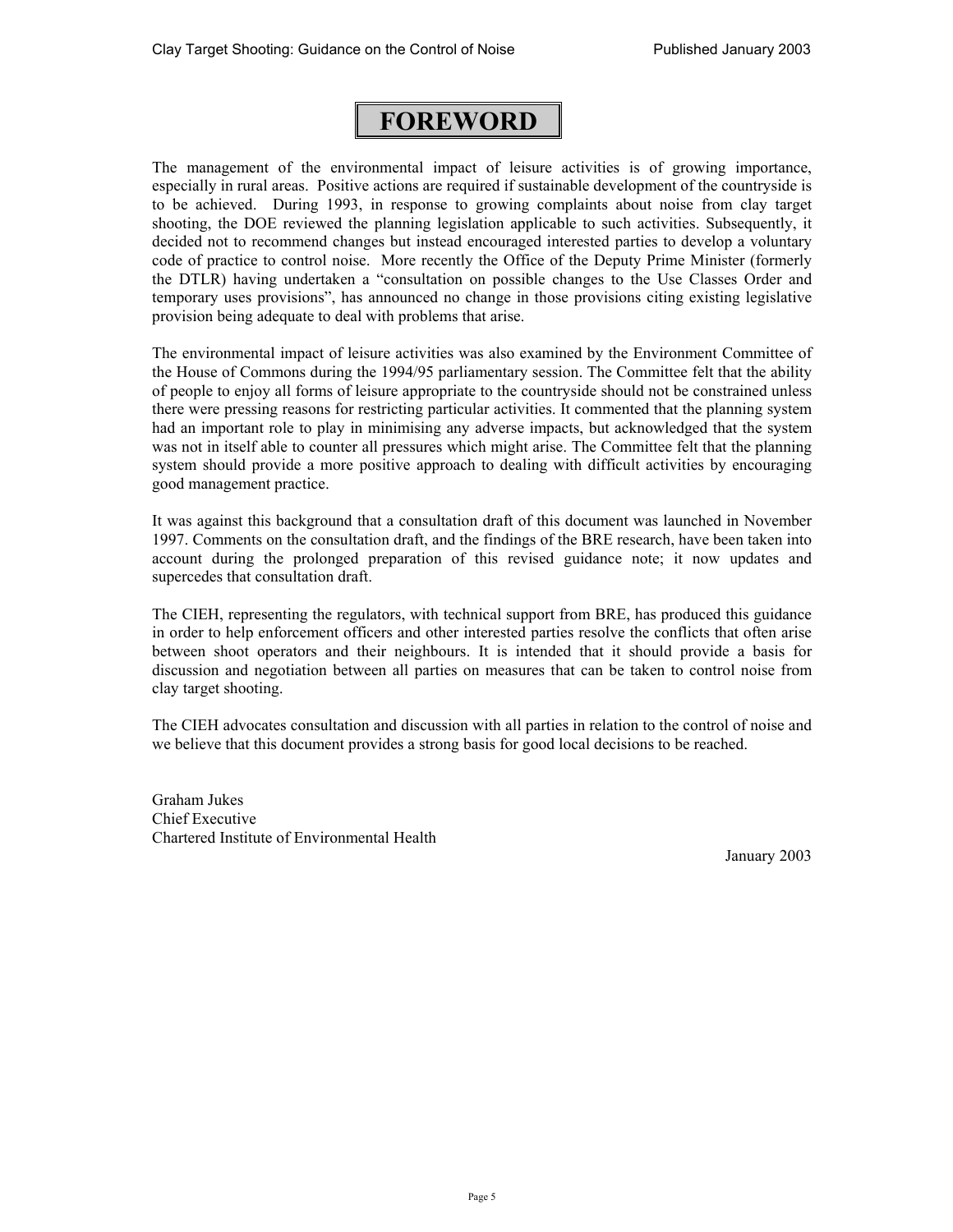# **1. INTRODUCTION**

This guidance is intended to be used by those with a regulatory interest in controlling noise from clay target shooting activities principally local authorities. It may also be helpful to clay target shoot operators, owners, managers, those wishing to organise *ad hoc* events and to those with other interests in the sport whether in a professional or recreational capacity.

Two forms of shooting ground or site are typically encountered, namely:

- i) those operating regularly by virtue of an express planning permission or established use.
- ii) those operating less frequently under the provisions of the Town and Country Planning (General Permitted Development) Order 1995, which, subject to certain constraints, currently permits up to 28 days usage per annum of given land without the need for an application to the Planning Authority. This may include locations used for "one-off" isolated events, such as may be organised for charity purposes.

The general principles expressed in this guidance will be of relevance at all forms of clay target shooting sites. Whilst following this guidance cannot confer immunity from legal proceedings, compliance may be helpful in demonstrating that the best practicable means has been applied in order to control noise from the activity. The guidance should help in striking an appropriate balance between the rights of those who wish to pursue leisure and sporting interests and the rights of those who seek the peaceful enjoyment of neighbouring land.

This guidance is divided into seven sections with eight appendices. It is intended to be of assistance, for example, in assessing the ways in which the management and pattern of use of a clay target shooting site may be adapted to minimise or prevent intrusive noise. Alternatively, where a new shooting location is being considered, the guidance can be used to determine what practical noise control measures should be applied. Further, it includes a standardised methodology for the measurement of noise from clay target shooting and suggested criteria that will assist with the assessment of the impact of clay target shooting noise at dwellings.

## *1.1 Limitation in scope*

The scope of this guidance is limited to clay target (pigeon) shoots. It should not be taken as having any application to other outdoor shooting events or other gun club activities.

Most of the guidance is provided in a general way. This is because local circumstances differ and consequently more or less restrictive controls may be appropriate in certain cases. In particular, where a shooting ground or site has been used for several years without giving rise to complaints, there may be no need for changes. Where specific criteria (e.g. distances, times or noise levels) are given these have been derived from experience and are not intended as precise rules to be routinely applied to every shooting ground or site.

The guidance does not deal with safety issues in detail nor is it intended that it should override any restrictions or requirements that may be imposed under any statutory provisions.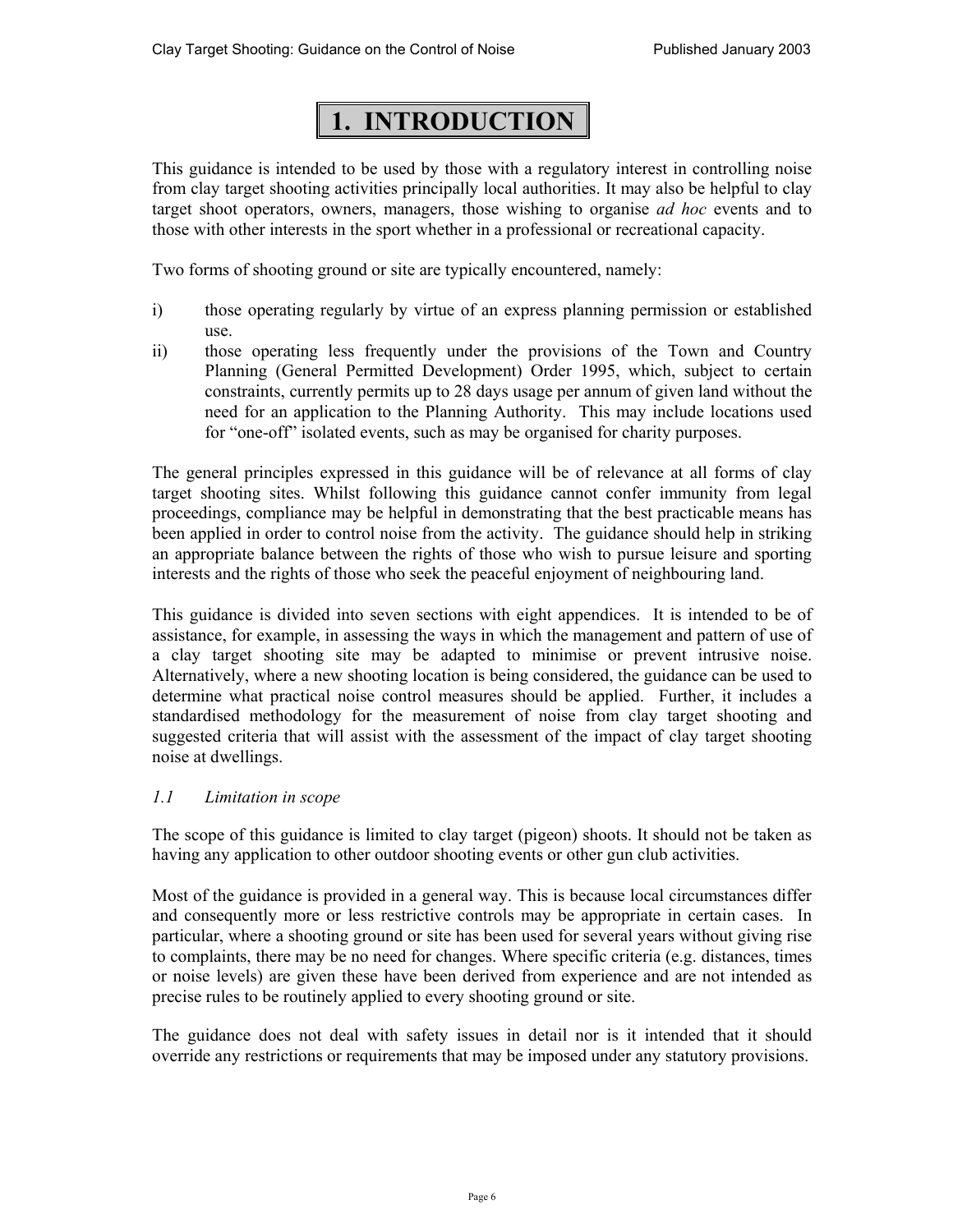# **2. PLANNING AND NUISANCE LEGISLATION**

In general terms, local authorities have powers and duties that control the use and development of land, or activities, which may be in conflict with other users or which may create a nuisance.

The Town and Country Planning Act 1990, the Town and Country Planning (General Permitted Development) Order 1995, and the Environmental Protection Act 1990 are applicable to clay target shooting and are referred to below.

The general provisions of the Health and Safety At Work etc. Act 1974 are also relevant in relation to the duties and obligations of site operators, owners and users in respect of ensuring the health, safety and welfare of the general public as well as employees and those entering upon shooting grounds.

## *2.1 Planning control*

Planning control is primarily concerned with the type and location of new development and with changes of use or the intensification of use of land. The Town and County Planning Act 1990 defines "development" as being "the carrying out of building, engineering, mining or other operations in, on, over or under land or the making of any material change in the use of any building or other land."

Locally prepared Development Plans provide the main guidance to local authorities in making planning decisions and as such they provide the principal means of reconciling conflicts between development and the protection of the local environment. Development Plan proposals must be subject to a suitable and sufficient environmental appraisal, defined in Planning Policy Guidance Note 12 (PPG12 - DETR) as "the process of identifying, quantifying, weighing-up and reporting on the environmental and other costs and benefits of the measures which are proposed.". Advice on development which may have a noise impact is contained in Planning Policy Guidance Note 24 (PPG24 - DETR).

Currently, clay target shooting may occur on land without the need for express planning permission. The Town and Country Planning (General Permitted Development) Order 1995 allows the activities set out in the table below to take place at up to the specified number of days during any calendar year without formal consent:

| <b>Activity</b>                    | In SSSIs | <b>Elsewhere</b> |
|------------------------------------|----------|------------------|
| Markets                            | 14 days  | 14 days          |
| Motor sports                       | Nil      | 14 days          |
| Clay target shooting               | Nil      | $28 \, days$     |
| War games                          | Nil      | 28 days          |
| All others (including helicopters) | 28 days  | 28 days          |

**Permitted temporary use of land – the '28 day rule'**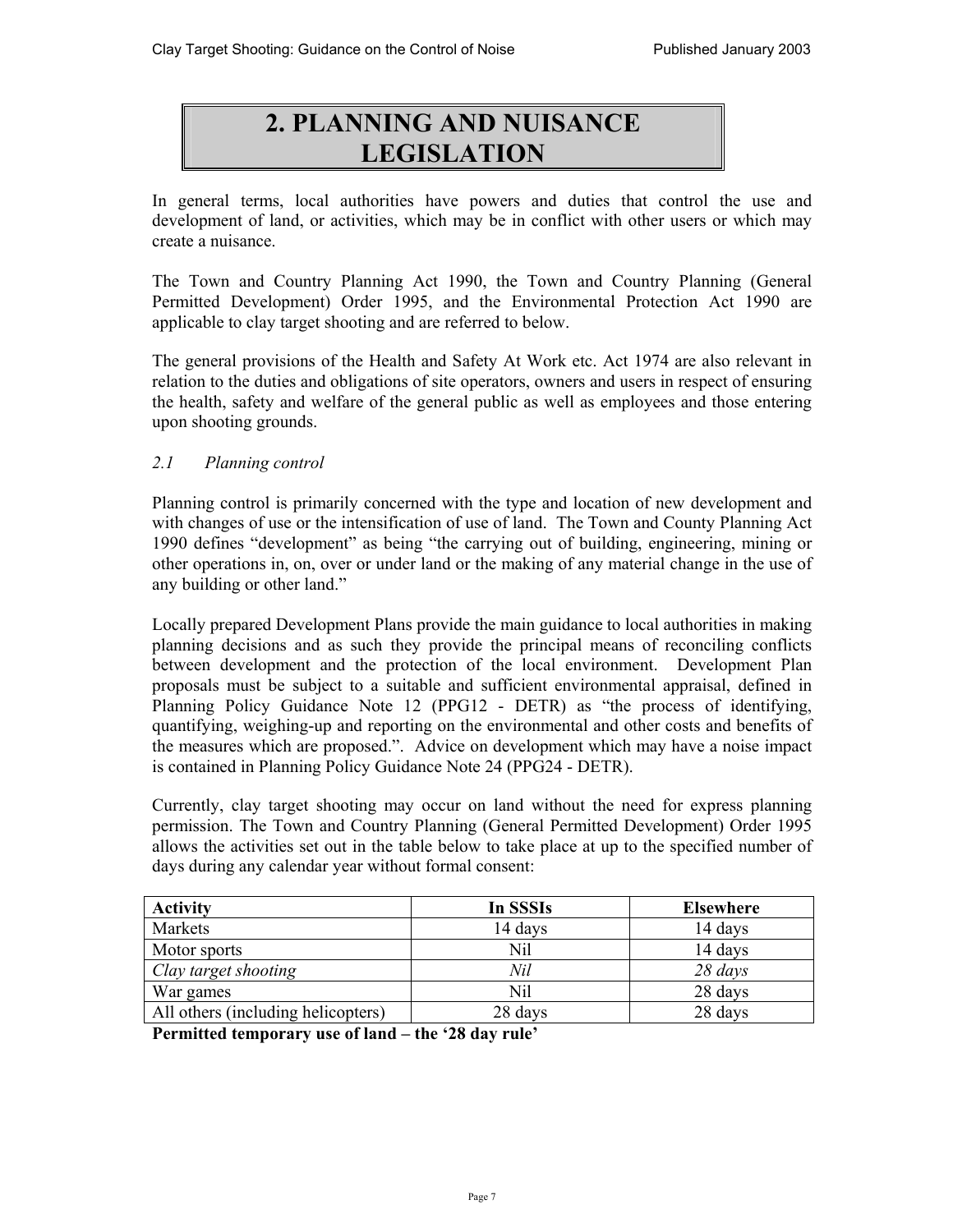A local planning authority can make a direction under Article 4 of the Town and Country Planning (General Permitted Development) Order 1995 withdrawing permitted development rights and requiring a planning application, however Appendix D of Circular 9/95 advises that such rights should be withdrawn only in exceptional circumstances. The circular explains that such action will rarely be justified unless there is reliable evidence to suggest that development is likely to take place which could damage an interest of acknowledged importance and which should therefore be brought within full planning control in the public interest. Any application for planning permission made necessary because of a direction under Article 4 must be considered on its merits in the normal way.

Clay target shooting sites that require planning permission may have quantitative limits on noise emission applied in the form of attached conditions. Planning conditions may also include, for example, restrictions on days and times of use, and may prevent any alterations to the structure, layout and orientation of shooting stands, screens etc. on the site without the prior consent of the planning authority. The guidance in this document may assist with drafting suitable planning conditions.

Irrespective of whether a clay target shooting site has full planning consent or is operating under the '28 day rule' it is possible that any new and permanent works, such as the erection of stands or noise barriers, will require planning permission.

## *2.2 Statutory nuisance*

The Environmental Protection Act 1990 is the principal Act under which noise control will be applied to a shoot. Part III of the Act provides the legal basis for the prevention of the occurrence or recurrence of a statutory noise nuisance by a local authority or by a private individual.

If, in the opinion of the authority, a statutory nuisance exists from the operation of the shoot, the Act requires that a statutory notice be served upon the person responsible. The notice may constrain the operation of the shoot so that a noise nuisance no longer exists. Failure to comply with the requirements of such a notice is a criminal offence and upon conviction individuals are liable to a maximum fine of £5,000. If the shoot is operated as a business, then a maximum fine of £20,000 can be levied though defence of using the 'best practicable means' may be available.

More detailed information on the Environmental Protection Act and the concept of nuisance is provided in Appendix 1 and Appendix 2.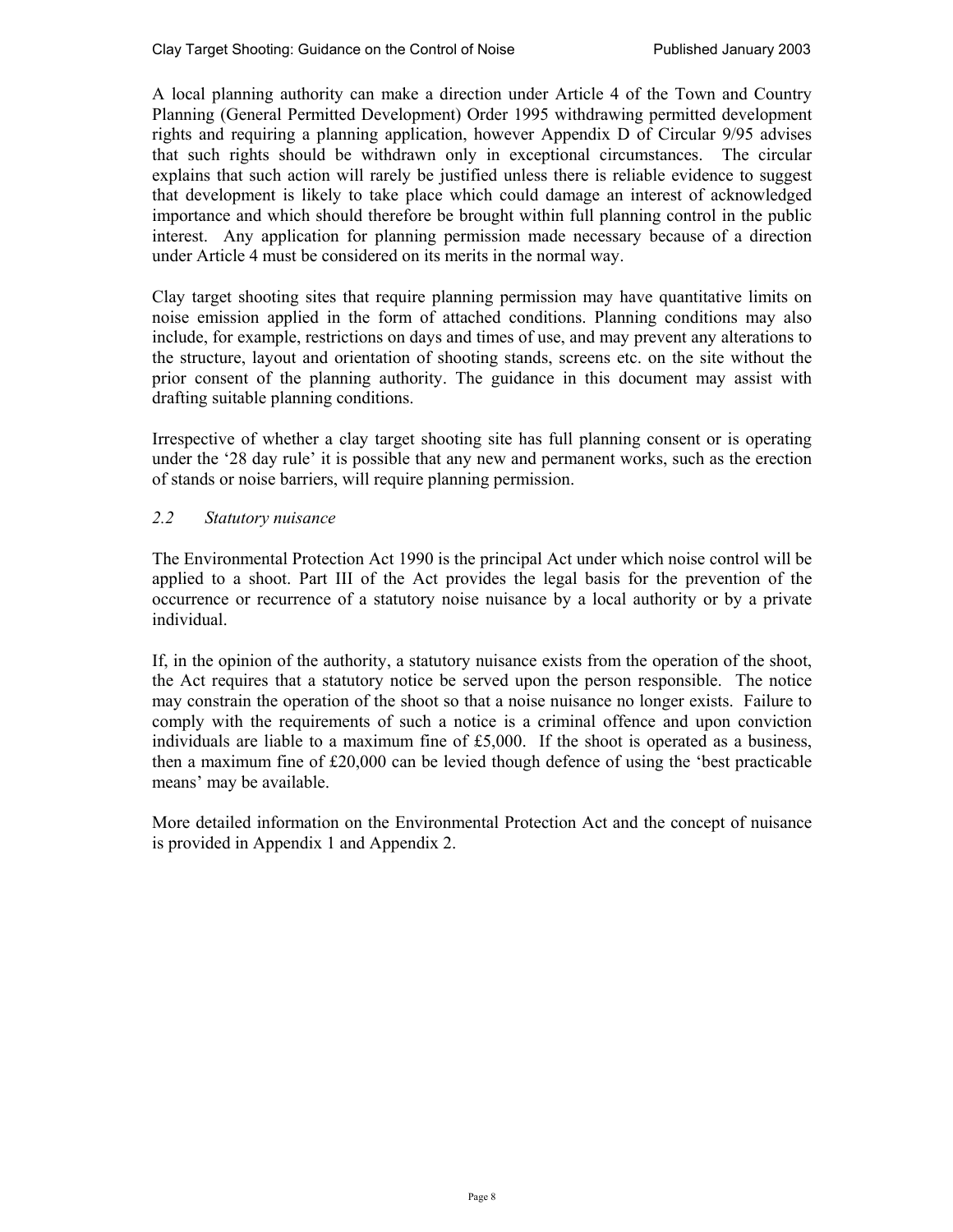# **3. CLAY TARGET SHOOTING**

## *3.1 Introduction to the sport*

Clay target shooting is the sport of shooting at flying targets, known as clay pigeons or clay targets, with a shotgun. The terminology commonly used by shooters often relates to times past, when live pigeon competitions were held. Although such competitions were made illegal in 1921, a target is still called a 'bird', a hit is referred to as a 'kill' and the machine which projects the targets is known as a 'trap'.

Clay target shooting is currently enjoyed by a wide cross-section of the community as a leisure pursuit. It is also a governed and regulated competitive sport. The sport has grown quickly in recent years, under encouragement by the government for rural communities and farmers to diversify. Noise from the sport can cause disturbance and annoyance to others, even at a considerable distance from where shoots take place.

## *3.2 Types of shoot*

In addressing the management of noise from clay target shooting it is essential to have an understanding of the different ways in which the sport may be practised. Different configurations of the sport may create their own problems on a site or require specific remedies.

Clay target shooting has at least 20 different forms of regulated competition called disciplines. These disciplines can be roughly categorised in three main groups: Trap, Skeet and Sporting. Some of the more common clay target shooting disciplines are Down the Line (DTL), English Skeet and English Sporting.

Some of these clay target shooting groups and disciplines are described in more detail in Appendix 3*.* 

## *3.3 Basic site requirements*

As the sport grows in popularity, so the demand for sites and facilities increases. Due to the nature of the sport, clay target shooting sites tend to be located in fairly remote rural areas. The main issues to consider when deciding upon a suitable location are the safety of the public and the potential disturbance from noise.

There will be different requirements for facilities and infrastructure at permanent shoots, temporary sites and special events. However, whatever the nature of the shoot it is essential to consider the effect the activity may have on occupiers of adjacent land.

The minimum area required for a new clay target shooting site is between 2 and 4 hectares (about 5 to 10 acres) with a minimum safety zone of 275 metres (300 yds) in front of the shooting stands in the general direction in which shooting takes place. Within this safety zone there must not be any places to which the public has access such as public highways, footpaths and bridleways, etc. Shooting close to overhead electrical and telecommunication cables must also be avoided.

As a general rule, where there are no other constraints, site operators will prefer shooting to be oriented towards the North to avoid interference from the sun.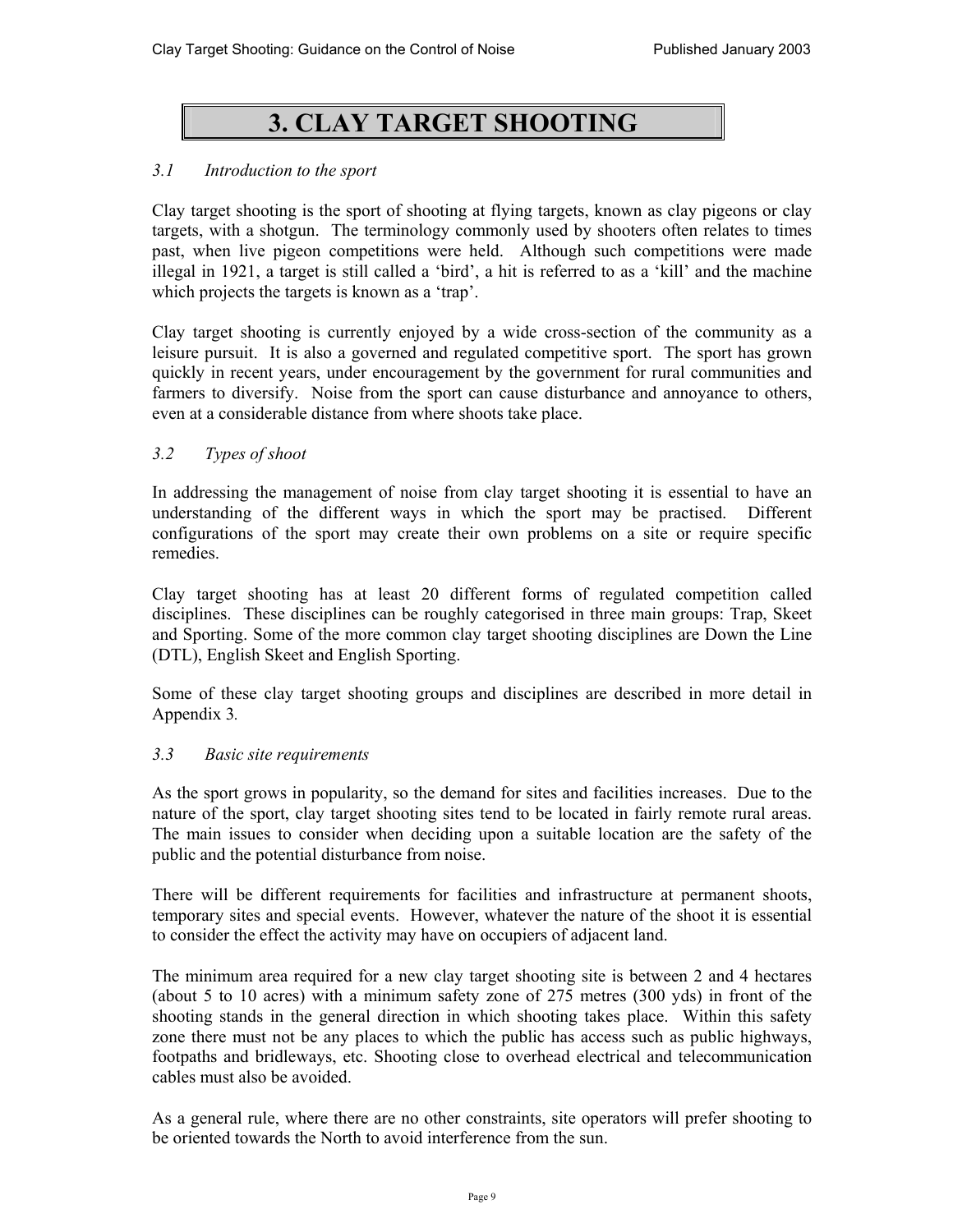The Trap and Skeet disciplines require an area of level ground with clear and unobtrusive backgrounds of uniform nature. The Sporting disciplines are best suited to wooded and undulating terrain and attractive natural features are always desirable, especially water, trees, hills etc.

Typical site facilities may include a shelter and refreshments area (e.g. clubhouse/marquee, etc), toilets, good access for motor vehicles to the site and adequate car parking facilities.

## *3.4 Types of clay targets*

The targets used for the sport are usually in the shape of an inverted saucer made from a mixture of pitch and chalk designed to withstand being thrown from traps at very high speeds but at the same time being easily broken when hit by just a few very small lead alloy pellets shot from a gun.

There are several types of targets which are used for the various disciplines. However, only the standard 110mm target is used in all of the trap and skeet disciplines. Sporting shoots feature the full range of targets (except ZZ) to provide the variety which is the hallmark of the discipline.

The main types of clay targets are described in the figure below.

**STANDARD**: The most commonly used target of all, must be  $110 (\pm 1)$  mm overall diameter and 25-26 mm in thickness. **MIDI:** Same saucer shape as the standard but with a diameter of only 90mm. **MINI:** As its name indicates, this is like a flying "Aspirin" at only 60mm in diameter and 20mm in thickness. **BATTUE:** A very thin, flat, wafer of a target of about 100mm diameter which flies very fast and falls off very suddenly. **RABBIT:** A standard sized (but thicker) flat target in the shape of a wheel designed to run fast along the ground. **ZZ (HELICE):** This is a plastic, standard sized target attached to the centre of a 2-blade propeller of different colour designed to zigzag in flight in a totally unpredictable manner.

### **Types of clay targets**

## *3.5 Traps*

These are purpose made, spring loaded devices specially designed to launch the different types of targets through distances of up to 100 metres. They vary from the very simple, hand cocked, hand loaded and hand released types to the highly sophisticated, fully automatic variety which can hold up to 400 targets in their own magazine and are electrically operated and released by remote control, either by the pressing of a button or by an acoustic system activated by the shooter's voice. Target speeds and trajectories can be easily modified and varied to suit the discipline or type of shooting required.

## *3.6 Guns*

A shotgun, as defined by law, is a smooth barrelled gun, not being an airgun, with a barrel length of 24 inches or more and not exceeding 2 inches in diameter. For formalised clay target events, the maximum permitted bore of shotguns is 12, equivalent to 0.729 inches (18.5 mm). Barrel lengths vary from 26 to 32 inches.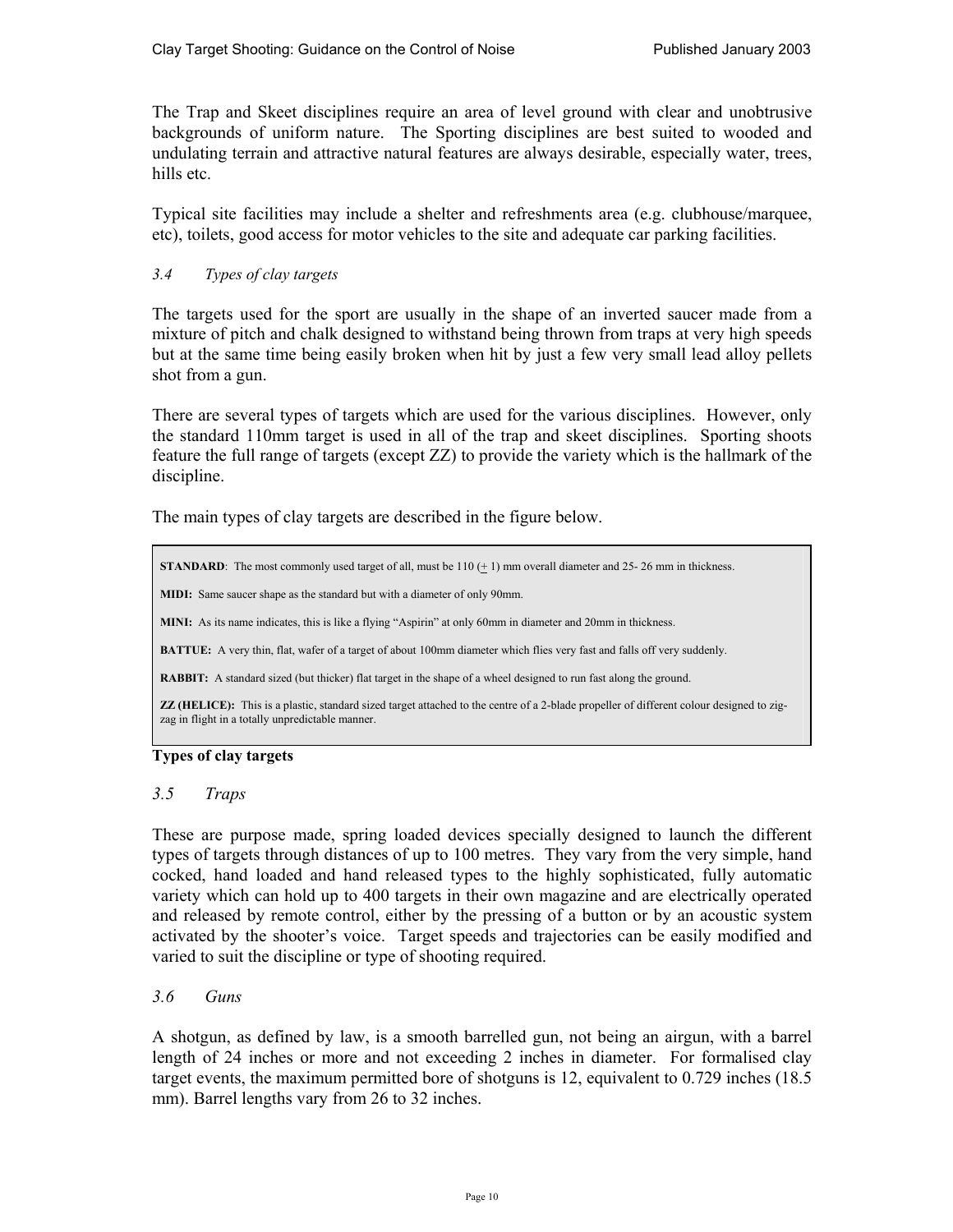Any type of gun of up to 12 gauge is capable of being used to shoot clay targets but there are three main types of shotgun which are suitable for clay shooting as described below.

## *3.6.1 Over-Under*

By far the most popular used by regular participants in the sport, this gun has its two barrels one above the other, usually with just a single trigger which can be selected to fire either barrel first. Within this type there are three sub-groups of specification i.e. trap, skeet and sporting. Trap guns are generally heavier and longer barrelled (normally 30" or 32") designed to shoot slightly above the point of aim. Skeet guns are usually lighter and faster handling with barrel length from 26" to 28", while Sporting models most often come with barrel lengths of 28", 30" and 32", according to preference.

## *3.6.2 Semi-Automatic*

This is a single barrelled gun capable of firing several rounds in quick succession, but which requires the shooter to press the trigger for each shot. The current shotgun law requires these guns to be limited to a maximum capacity of 3 cartridges. Due to their firing mechanism they are fairly easy to handle and their low recoil makes them particularly popular.

## *3.6.3 Side-by-Side*

The original and traditional game shooting gun, with its barrels placed alongside each other in a horizontal plane, is generally a lighter gun with double triggers. Few side-by-sides are used for clay target-shooting.

## *3.7 Cartridges*

One of the many roles that the governing bodies have to fulfil is the setting of technical rules for the conduct of competitions in the various disciplines under their jurisdiction. These include, amongst many others, defining the technical specifications of the cartridges to be used. Cartridges may have differing specifications based on target range, speed and breakability of target.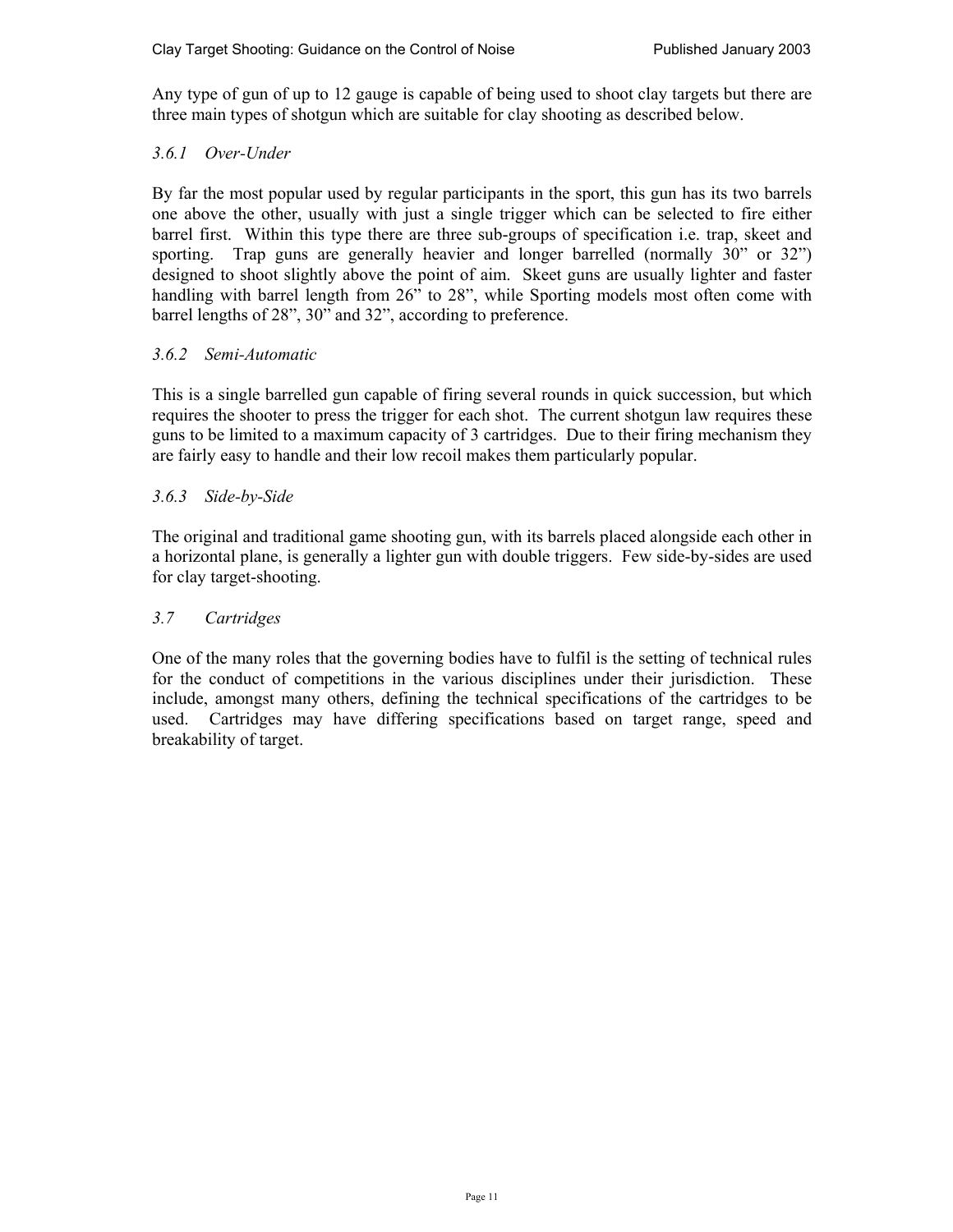# **4. USING SITE LOCATION TO MINIMISE NOISE IMPACT**

In order completely to avoid any likelihood of noise annoyance it will be necessary to locate the shoot so that the sound of gun fire, and any other sound associated with the shoot, is inaudible at all noise sensitive premises. Owing to the nature of the sound involved, however, the chances of finding such a location are remote.

The decision on where to locate a shoot will probably be the most important decision taken and therefore should include careful consideration of all the factors involved in order to minimise noise impact. A number of physical factors, including minimum separation distances, local topography, source directionality and the location of any noise sensitive premises should shape this decision. These factors are discussed in this section.

In addition to the physical factors, other factors such as permanency, frequency of use, intensity of use and whether the site is a new site or an existing site will have a bearing on the noise impact of the shoot. These factors are discussed in Section 5.

## *4.1 Minimum safety zone*

Shoot organisers should have a large scale plan (1:10,000) showing the location of all shooting stands and all known public highways, footpaths, bridleways, waterways and other public rights of way in the vicinity. Further advice on the location of public rights of way can normally be obtained from the local authority department (which may be part of the district or county council) responsible for their maintenance and protection.

Organisers should note that the public have a right to use such highways, footpaths, bridleways and waterways unfettered and must ensure the safety of users and must avoid any likelihood of falling shot or clays becoming a danger to the public.

No shooting should take place in the direction of any public right of way (or any building with public access) that is within 275 metres (300 yards) of the shooting position.

In order to warn members of the general public that some shooting noise may be experienced, all footpaths, bridleways, waterways and all other areas or buildings where the public may have access within 1 kilometre radius of the shoot are recommended to have prominent signs displayed by the organisers indicating the existence of the shoot.

## *4.2 Noise buffer zone*

As mentioned above, a minimum safety zone of 275 metres in the general direction of shooting should always be provided for safety reasons. However, a much larger buffer zone will be required to protect noise sensitive premises and other noise sensitive areas.

The size of noise buffer zone required will depend on local circumstances and on the level of shooting noise transmitted to noise sensitive areas. The advice given below is based on experience and is intended to offer practical guidance on the typical size of a noise buffer zone, rather than precise enforceable distances.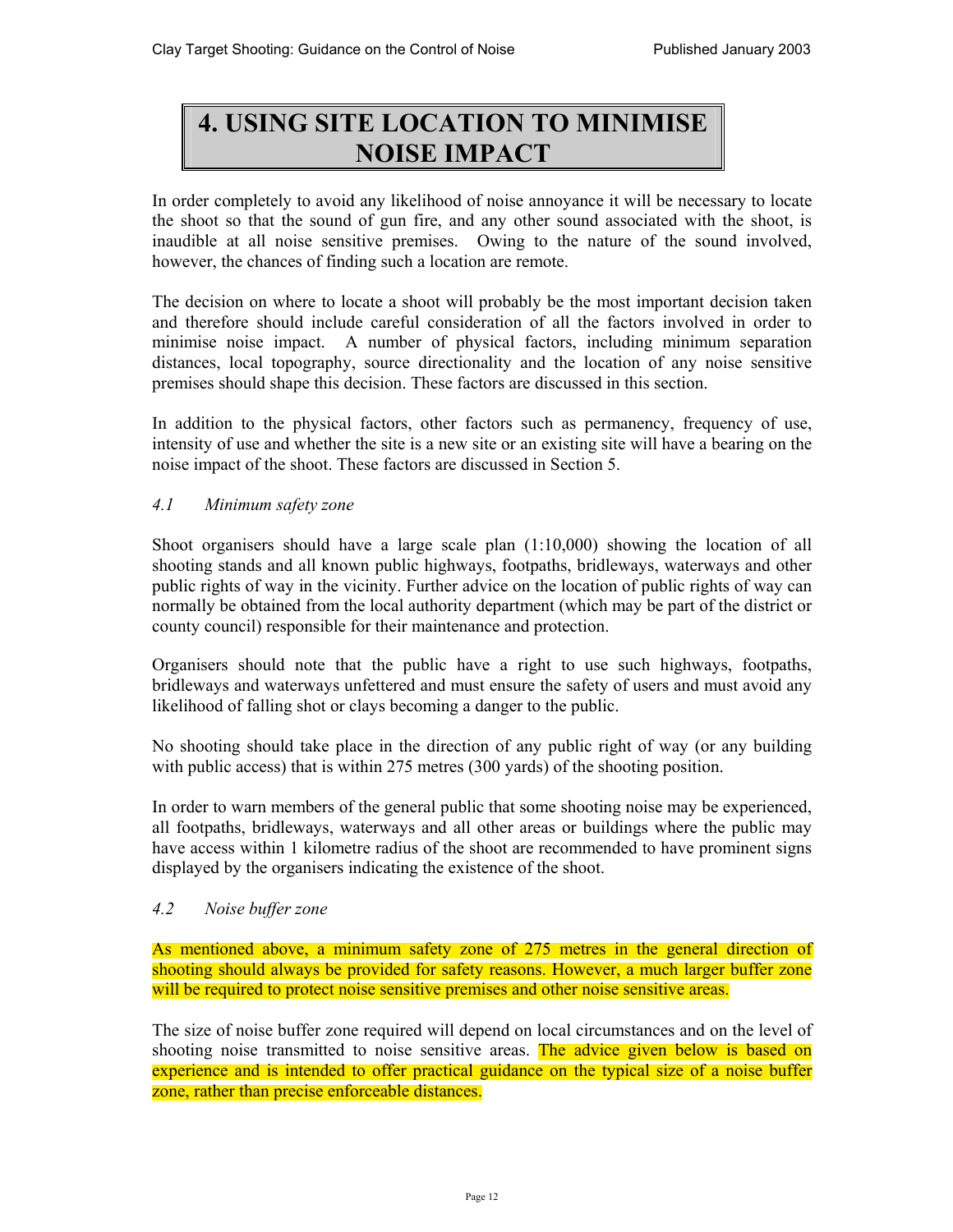Where shooting takes place on mainly flat open land in the absence of significant sound reflecting media (e.g. rock faces, major roadways, woodland areas, substantial pools or lakes, large buildings), a noise buffer zone of at least 1.5 kilometres in the general direction of shooting and not less than 1 kilometre in the rearward arc is advisable. Preferably there should be no line of sight between the noise source and any noise sensitive areas. Where substantial topographical features interrupt the line of sight, reduced separation distances may be acceptable. Shooting should nevertheless not normally take place with separation distances of less than 1 kilometre in the direction of shooting except under very exceptional circumstances which have been fully discussed and agreed with the local authority and any affected residents.

It should also be noted that, under normal circumstances, as the noise buffer zone decreases in size, so the frequency and duration of events may also need to be decreased.

## *4.3 Topography*

Topographical features such as hills, embankments, cuttings and depressions can, on occasion, afford substantial protection against noise due to the physical screening effect they offer and the interruption of line of sight between the noise source and noise sensitive premises. Therefore, where such topographical features are present the siting and orientation of a shooting ground should seek to take advantage of them. Care needs to be taken, however, to ensure that a topographical feature does not worsen the situation. For example, the sound of gunfire can be reflected off acoustically hard surfaces such as rock faces, sides of valleys, lakes, ponds, disused buildings etc., thus increasing noise levels or causing echoes which appear to increase the number of shots being fired. In these circumstances an improvement in the situation may be obtained by shooting away from such topographical features.

Useful sound attenuation can be obtained where shooting takes place below normal ground levels, for example by utilising quarries. However, in such circumstances particular attention will need to be given to the internal features of the quarry to ensure that acoustic echoes are not produced.

When shooting is to take place in the proximity of prominent hills or valleys, an individual assessment of likely sound propagation will normally be required. In these circumstances early discussion with an acoustic consultant is recommended.

## *4.4 Directionality*

The propagation of sound from a shotgun is directional with the noise "footprint" around a firing point being roughly pear shaped - noise levels in the direction of shooting being much greater than noise levels at the same distance to the sides and rear. Shooting high into the air will also cause a wide dispersion of sound. The propagation of sound from a shotgun is a complex process and simple noise predictions (e.g. based on the inverse square law) can produce erroneous results.

Since the propagation of sound from a shotgun is directional, the general shooting orientation should normally be away from the location of noise sensitive premises. This consideration may have to override any preferred orientation to avoid shooting into the sun. Shooting organisers should use careful selection of shooting positions and orientation in order to minimise impact on noise sensitive premises.

*4.5 Noise sensitive premises and other noise sensitive locations*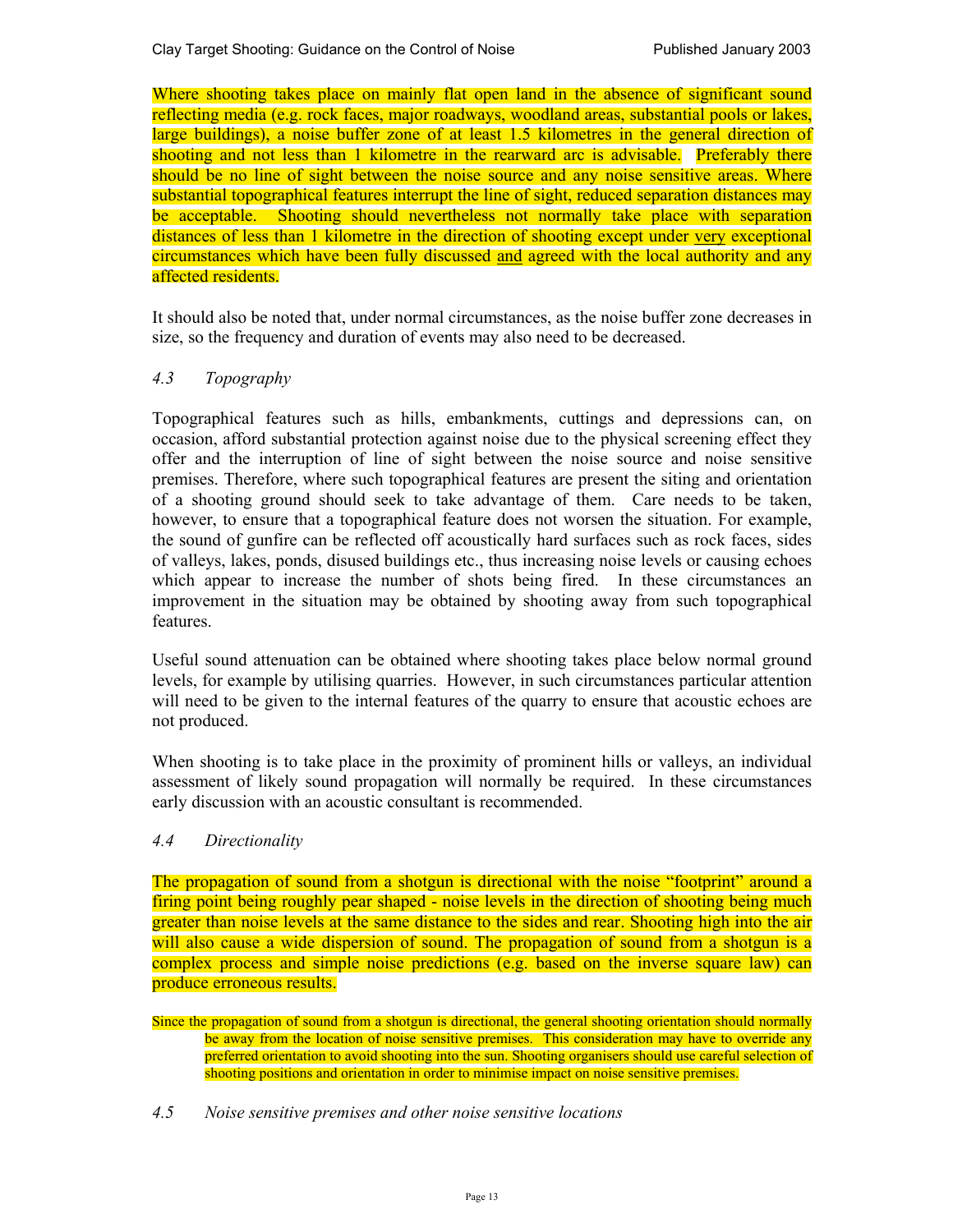Noise sensitive premises typically include residential properties, churches, offices, hospitals, nursing homes, schools, and colleges. The proximity of such noise sensitive premises and any other noise sensitive areas should always be a prime concern when considering suitable site locations.

In addition, farm buildings, particularly those housing young animals, may also be considered to be noise sensitive premises in some situations. The sound of gunfire may be distressing to wild and domestic animals during certain periods (e.g. mares in foal, ewes at lambing). Alternative views have been expressed about whether or not wild birds and animals adjust to the sound of gunfire.

Given the potential sensitivity of wild and domestic animals and birds at sites adjacent to or included within shoot areas, it is advisable that shoot organisers or their representatives discuss with the owner(s) of surrounding land and with wildlife preservation bodies or nature conservation officials the particular times when animals are likely to be unusually sensitive, and arrange for a temporary suspension or reduction in activities as necessary.

## *4.6 Prevailing weather conditions*

Wherever possible, prevailing local atmospheric conditions should be taken into account when determining shoot location and orientation. This is because atmospheric conditions have a major influence on sound propagation and, under certain conditions, can significantly increase distances over which sound are audible.

Prevailing winds in the direction of noise sensitive areas should be an important consideration and certain sites may need to have special restrictions applied for certain wind directions and strengths. If other circumstances permit, it would be advisable to arrange for the general shooting direction to be orientated towards the prevailing wind as this will reduce the total distances over which sound travels.

## *4.7 Presence of tree belts.*

In general trees offer little sound attenuation unless the tree belts are sufficiently deep as to give some sound reduction due to the distance involved. Trees can also be responsible for undesirable echoes and sound scattering effects. If it is felt, in a particular location, that a deep dense belt of trees may offer attenuation, this will require a thorough evaluation over varying weather conditions before final decisions are made and any conditions set.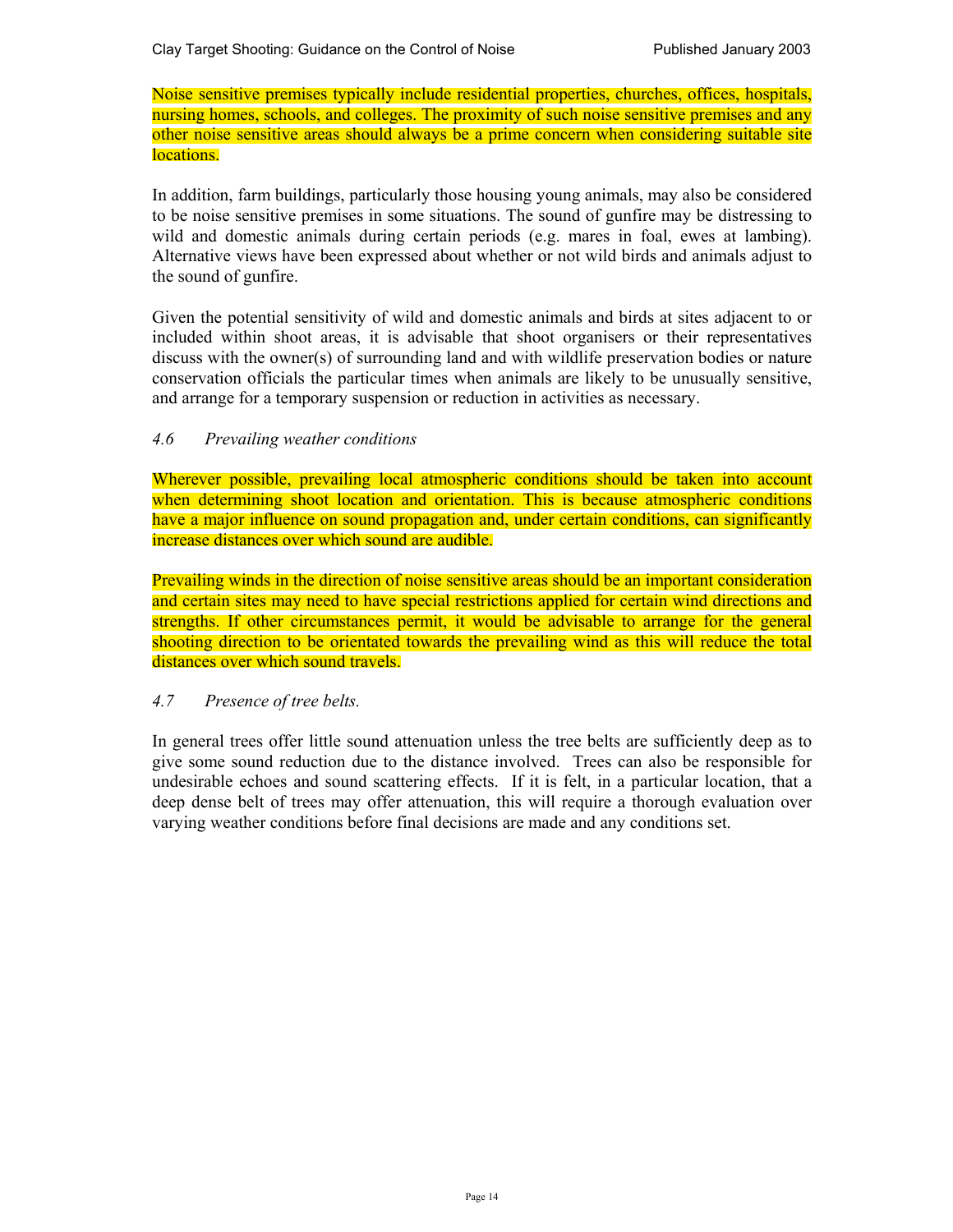# **5. USING SITE MANAGEMENT TO MINIMISE NOISE IMPACT**

Good site management can go a long way to alleviating complaints or, better, preventing them from arising in the first place. Shoot organisers are strongly advised to consult with the relevant local authority departments (particularly Environmental Health and Planning departments) before setting up a new shoot and when making changes to an existing shoot. Adjacent local authorities should liase effectively with one another where there is a possibility that the noise may impact across administrative boundaries.

The following paragraphs give examples of ways of using site management to minimise the impact of noise from clay target shooting.

## *5.1 Site information sheet*

Basic information about the operation of the site should be contained in a written document. The document should be made available to the local authority, police and local residents so that if complaints are made or, if it is necessary for the authorities to visit the site, it is clear who they need to speak to in order to deal with issues raised. A copy of the document should always be available on site. An example site information sheet suitable for this purpose is included at Appendix 4.

## *5.2 Liaison with local residents*

It is extremely important that shoot organisers maintain a positive relationship with their immediate neighbours, both landowners and local residents. Many complaints can be avoided simply by keeping neighbours informed of activities on the site. It is also important that having informed residents of plans, they are not changed without good reason. In particular, residents should always be advised as soon as possible, and at least 28 days in advance, of any planned major event.

It is also advisable, where appropriate, that the Clerk of the Parish Council is briefed since residents who want to find out information, particularly in rural communities, are likely to approach the Clerk in the first instance.

## *5.3 Restriction in times of operation*

A restriction in the times of operation of the shoot is a particularly useful control over the noise impact. However, any such restrictions must be justifiable and must take into account the likelihood of excessive noise at noise sensitive premises. It is difficult to give guidance that is applicable to all situations as restrictions may need to vary depending, for example, on the season and upon the frequency and duration of use as well as the level and potential effect of the noise. A restriction in times of operation should always be applied in the light of local circumstances and following consultation between the local authority, the shoot operator and affected persons.

If the shoot is located where there are no noise sensitive premises within approximately 2 kilometres and/or complaints have not been received about a site and are not anticipated, then constraints on shooting times are unnecessary. There may however be ancillary noisy activities connected with the shoot, for example noise associated with motor vehicle access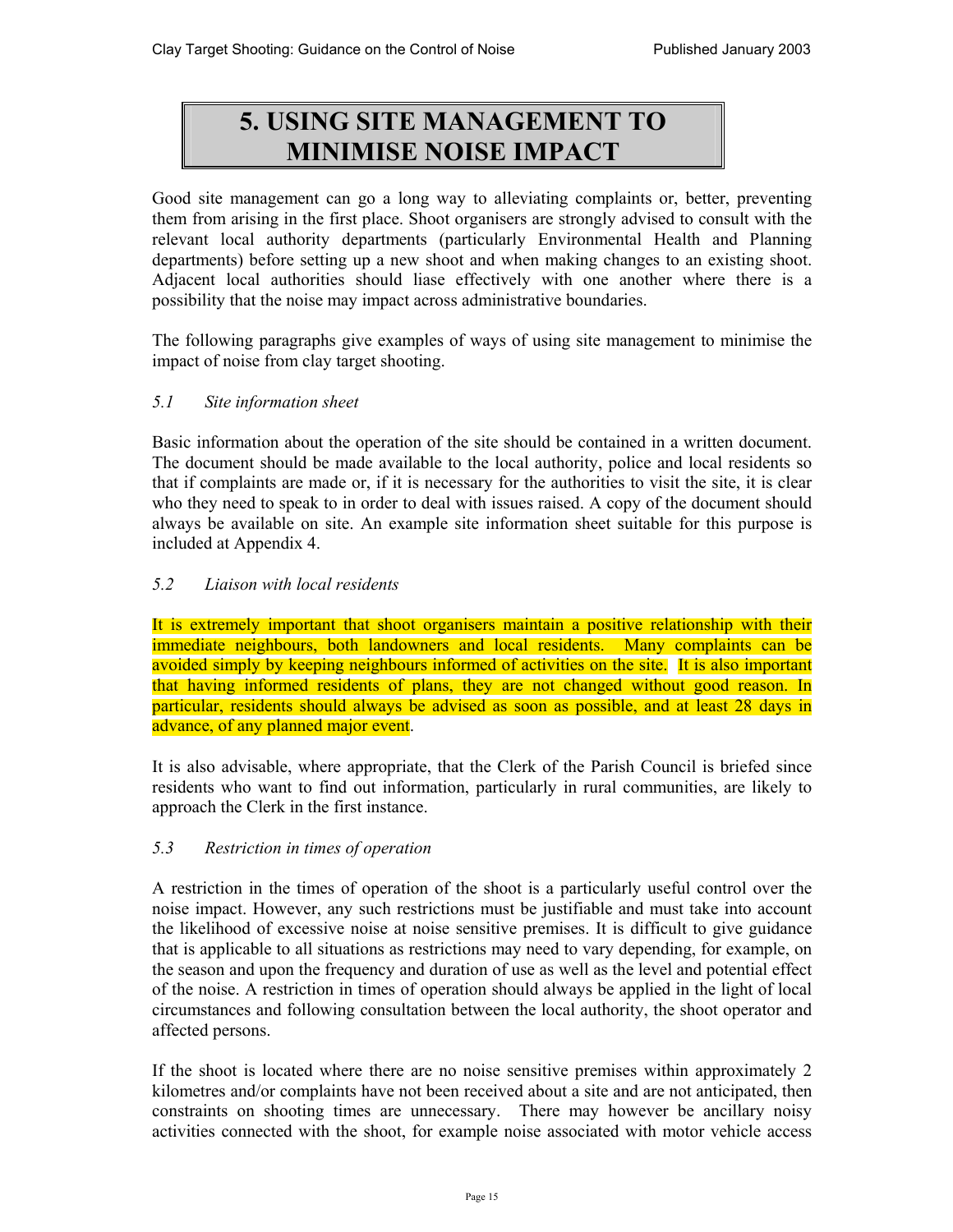which may affect noise sensitive premises and which may require separate restrictions even though the shooting noise itself may not cause a problem.

Where justified complaints of noise have been received or are anticipated by the local authority, or where noise levels are measured or predicted to exceed the levels given in Section 6 of this guidance, then restricting shooting to the following times may provide a suitable remedy:

(i) Mondays to Fridays: 09.00 to 18.00 with a maximum cumulative duration of 4 hours

(ii) Saturdays: 10.00 to 18.00 with a maximum cumulative duration of 3 hours

(iii) Sundays: 10.00 to 14.00 with a maximum cumulative duration of 3 hours

 On those sites where shooting occurs on more than 28 days within any calendar year it may, in some circumstances, be appropriate to further restrict the times of operation and/or the number of days per week and/or weeks per year that shooting may take place.

Restrictions may also need to be applied on Christmas day, Remembrance Sunday and Bank Holidays, or for other religious or special public days of significance to the community surrounding the shoot.

In order to protect noise sensitive areas it is recommended that any 'major event' should not be staged more frequently than once in any 28 day period. A 'major event' might be a regional, national or international competition, or any other event which might attract in excess of 50% more participants than would normally use the shoot. In such cases, notification to surrounding occupiers of land and to the local authority should be regarded as essential and additional measures to reduce the impact on noise sensitive premises should normally be taken.

## *5.4 Number of shooting stands.*

The number of shooting stands in use at any one time may be a significant factor in the overall shooting noise levels. Restrictions on the number of shooting stands in use at any one time may be necessary to reduce noise impact. Each shoot will need to be individually assessed and stand numbers discussed between the shoot operators and local authority.

*5.5 Number of entrants.* 

Restrictions on the maximum number of entrants or the maximum number of rounds of 25 for each entrant at an event may also be useful in reducing the noise impact. Each shoot will need to be individually assessed and the number of entrants discussed between the shoot operators and local authority.

## *5.6 Use of low noise cartridges.*

Shotgun cartridges available in gunshops are used for clay target shooting. Certain limitations as to the shot size and the weight of the shot load are enforced by the sports controlling bodies for use in events. Different types of cartridge may produce a different noise footprint and restrictions to specific cartridge type may be of use in the control of noise from the shoot. Subsonic 'lower noise' cartridges with observed feet per second velocity of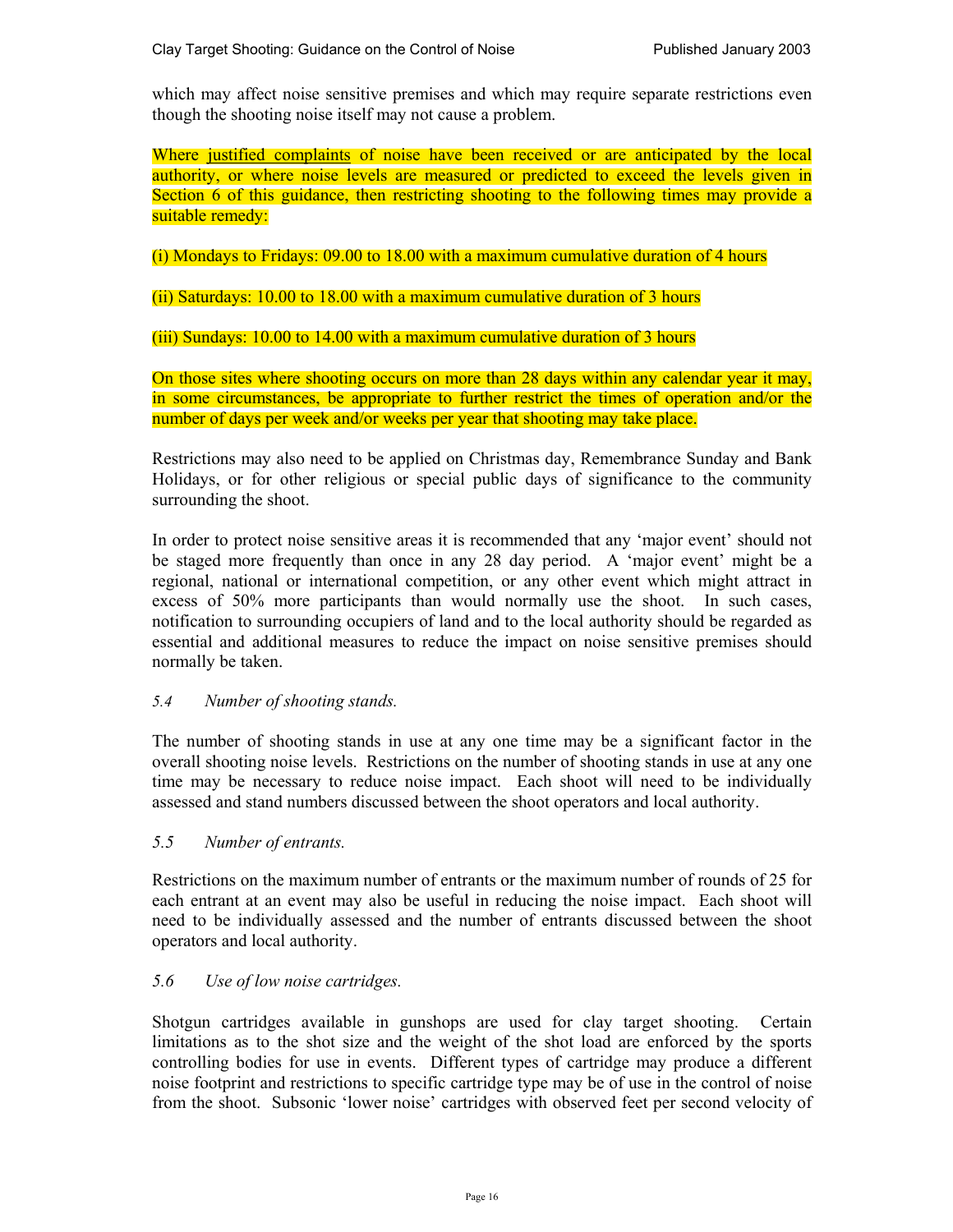850 - 1000 are less noisy in the direction of fire than 'game' or 'clay' cartridges. However, competitive shoots does not use subsonic cartridges.

## *5.7 Use of noise barriers.*

On permanent grounds and sites where problems of noise intrusion are experienced, the provision of purpose built noise barriers to redirect, absorb and screen sound may offer a solution. The effectiveness of a barrier will depend upon its length, height, construction mass, sound absorption properties and position relative to the noise source and receptor. When considering the use of a noise barrier, the following general principles apply:

- a) Locate barriers as close to the noise source as is possible
- b) Barrier structures should have an acoustically "soft" finish (e.g. soil, sand, straw baling, proprietary sound absorption products) on surfaces facing the noise source.
- c) The effective height of barriers can be enhanced, for the Sporting disciplines, if the shooting position is located in a trench or dugout whereby gun muzzles project only slightly above ground level.
- d) As a working approximation, the length of a barrier should be at least five, and preferably ten, times its height.
- e) Individual barriers should preferably be arranged around two or more sides of a given shooting stand to form an enclosure.
- f) Where individual barriers or enclosures are utilised on a shooting ground or site, substantial peripheral embankments can provide further useful sound attention.

It should be noted that most permanent noise barriers will normally require planning permission from the Local Authority. Therefore, prior to the provision of any structures or barriers consultations should always be held with the relevant Environmental Health and Planning departments. The performance of any barrier is influenced by the local topography and this will need to be considered when predicting the effect of any barrier or bund. The design and construction of some forms of noise barrier may require specialist advice from an acoustic consultant and an engineer.

## *5.8 Weather conditions*

Local weather conditions can affect the propagation of sound. It has already been stated that prevailing wind direction should be taken into account when determining site location and shoot orientation. Effective site management will also involve responding to the weather conditions on a particular day, for example, a strong wind may elevate noise levels downwind, and a dense hard covering of snow will provide an acoustically "hard" surface which will cause reflection of sound waves and hence raise noise levels.

Where weather conditions on a particular day are so severe as to cause increased noise levels at noise sensitive premises and the layout of the shoot cannot be altered to take this into account, the shoot organiser should give consideration to cancellation of the event.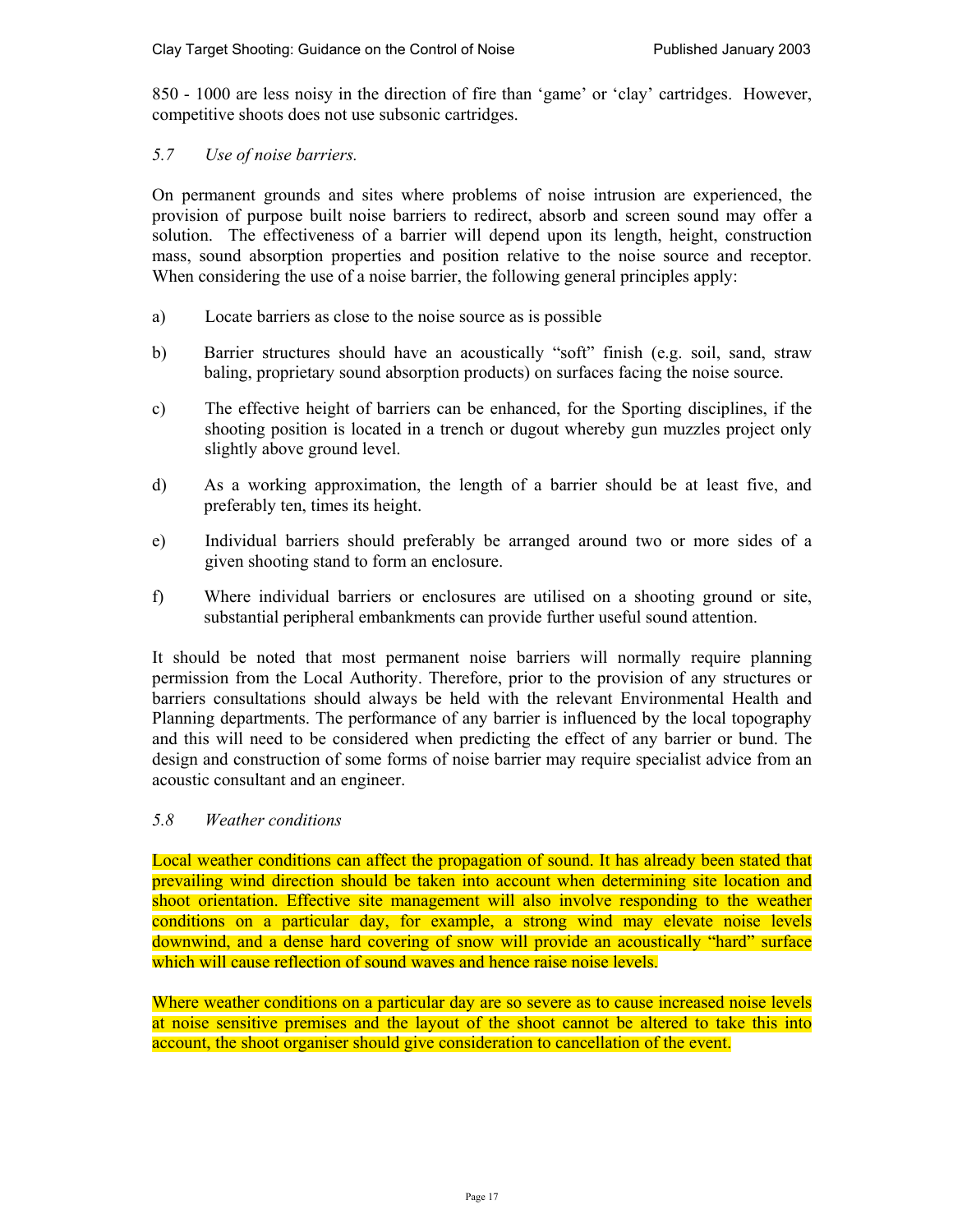# **6. NOISE MEASUREMENT AND ASSESSMENT**

## *6.1 Measurement and Assessment*

Measurement and social survey work completed by BRE during 1997 and papers presented at the IOA conference during that year provides a basis for guidance on acceptable noise limits to be applied in the vicinity of residential premises. The guidance measures noise from clay target shooting using the Shooting Noise Level (SNL) index. Both the index and the measurement method are described in more detail in Appendix 5*.*

The BRE research suggests that there is no fixed shooting noise level at which annoyance starts to occur. Annoyance is less likely to occur at a mean shooting noise level (mean SNL) below 55 dB(A), and highly likely to occur at a mean shooting noise level (mean SNL) above 65dB(A). The likelihood of annoyance at levels within this range will depend upon local circumstances and some of the factors that may need to be considered are given in Appendix 5.

The research work by BRE found that there was a need for further study of the effect of background noise on annoyance due to shooting. BRE found no effect from background noise in their data but most of the measurements were made in situations where the shooting noise levels were well in excess of background. Closer examination of sites with relatively higher background levels is necessary before the role of background noise in relation to annoyance can be better understood.

To quote directly from the research conclusions:

*"For a given exposure level, community annoyance was found to vary significantly between shoots, but no particular shoot characteristics or socio-demographic variables were seen to be associated with the degree of annoyance. There is some suggestion in the data that different sensitivities exist in different communities and that this affects annoyance, but the causes of differing sensitivities are not clear.* 

*At shooting noise levels below the mid 50's dB(A) there is little evidence of significant levels of annoyance at any site, whereas for levels in the mid to high 60's, significant annoyance is engendered in a majority of sites. For levels in between however, the extent of the annoyance varies considerably from site to site. Thus a level of, say, 60 dB(A) may be deemed acceptable at one site, but not at another."*

It should be stressed that noise 'annoyance' is not the same as noise 'nuisance' and that the assessment of whether the noise experienced at noise sensitive premises is a nuisance will be a judgement based on a number of factors (including those given in Appendix 2). However, the level of noise experienced will usually be an important factor in any assessment of noise nuisance due to clay target shooting and it is intended that the methodology included at Appendix 5 will allow agreement to be reached on setting appropriate noise limits.

## *6.2 Information and Advice*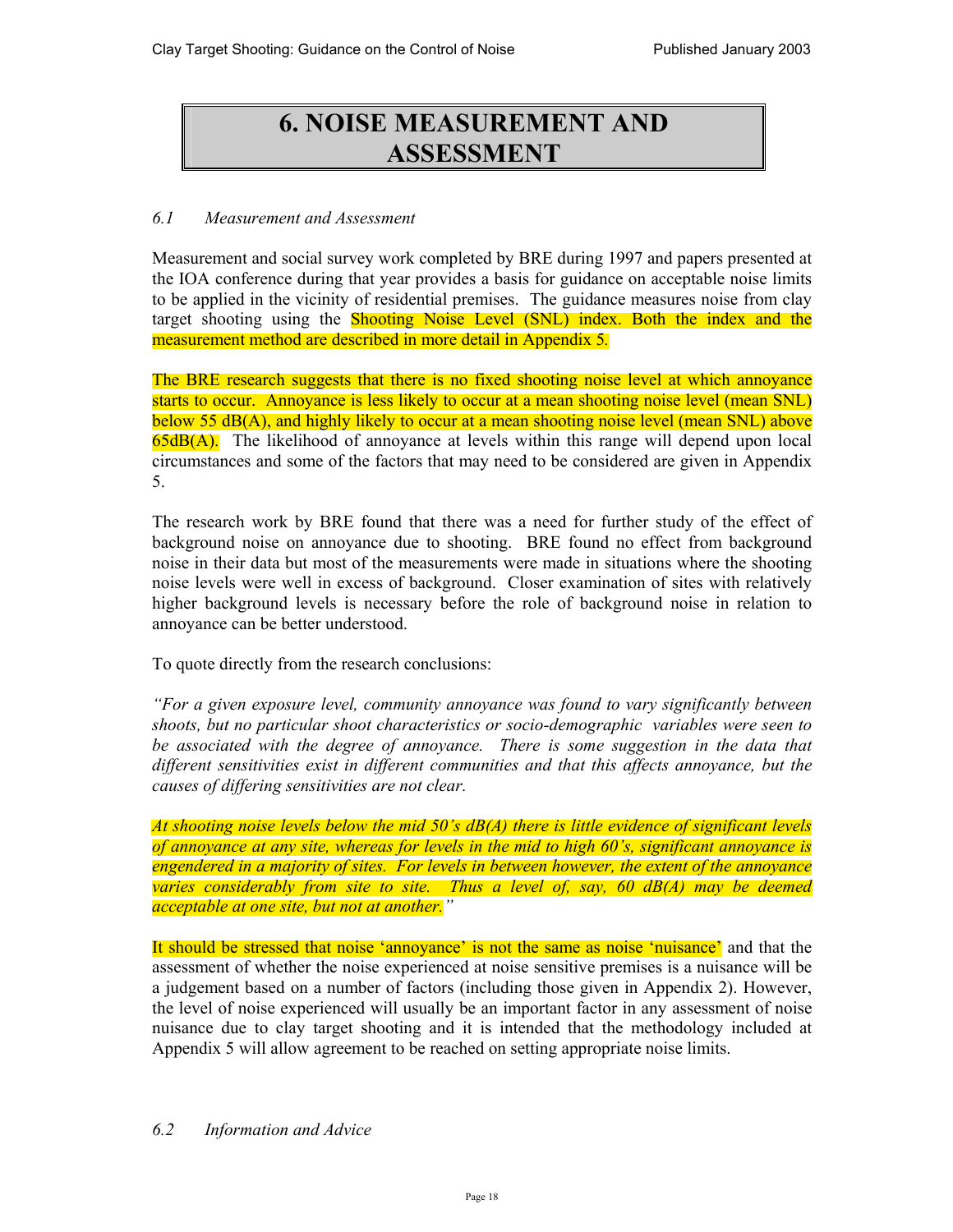## *6.2.1 Shooting Associations*

There is a recognised controlling body for the sport in the UK. Clubs which are affiliated to that body are required to abide by conditions pertinent to the good rule and governance of the sport. Such associations publish a wide range of informative leaflets addressing health and safety issues and the provision of site facilities. Information about such bodies can be accessed readily through the internet.

## *6.2.2 Local Authorities*

Local Authorities should be able to provide a wide range of advice and information to shoot organisers to help them to conduct their undertaking within the law and with the minimum of inconvenience to others. This advice is generally available free of charge, but if a charge is payable this will be confirmed in advance.

Local Authorities, usually through their Environmental Health departments, will be able to advise on all matters relating to noise control, food hygiene, sanitation and health and safety. Planning departments will advise on matters relating to planning permission and land use. Information may also be available on conservation and wildlife bodies through Leisure departments or Countryside sections. County or Unitary Councils will be able to advise on highways, footpaths, bridleways etc. The Police should be contacted for advice on firearms licensing.

## *6.2.3 Environmental and Conservation Bodies*

Shoot organisers will be able to obtain considerable information about the area immediately surrounding their shooting ground from local environmental and conservation bodies. They will be able to advise on the sensitivity of the natural environment and any constraints that are placed upon an area because of environmental or conservation considerations.

In the first instance shoot organisers should contact the local branch of the organisation. Where there is no local branch, contact should be made with either the national or regional headquarters.

Further details of useful sources of information are given in Appendix 6.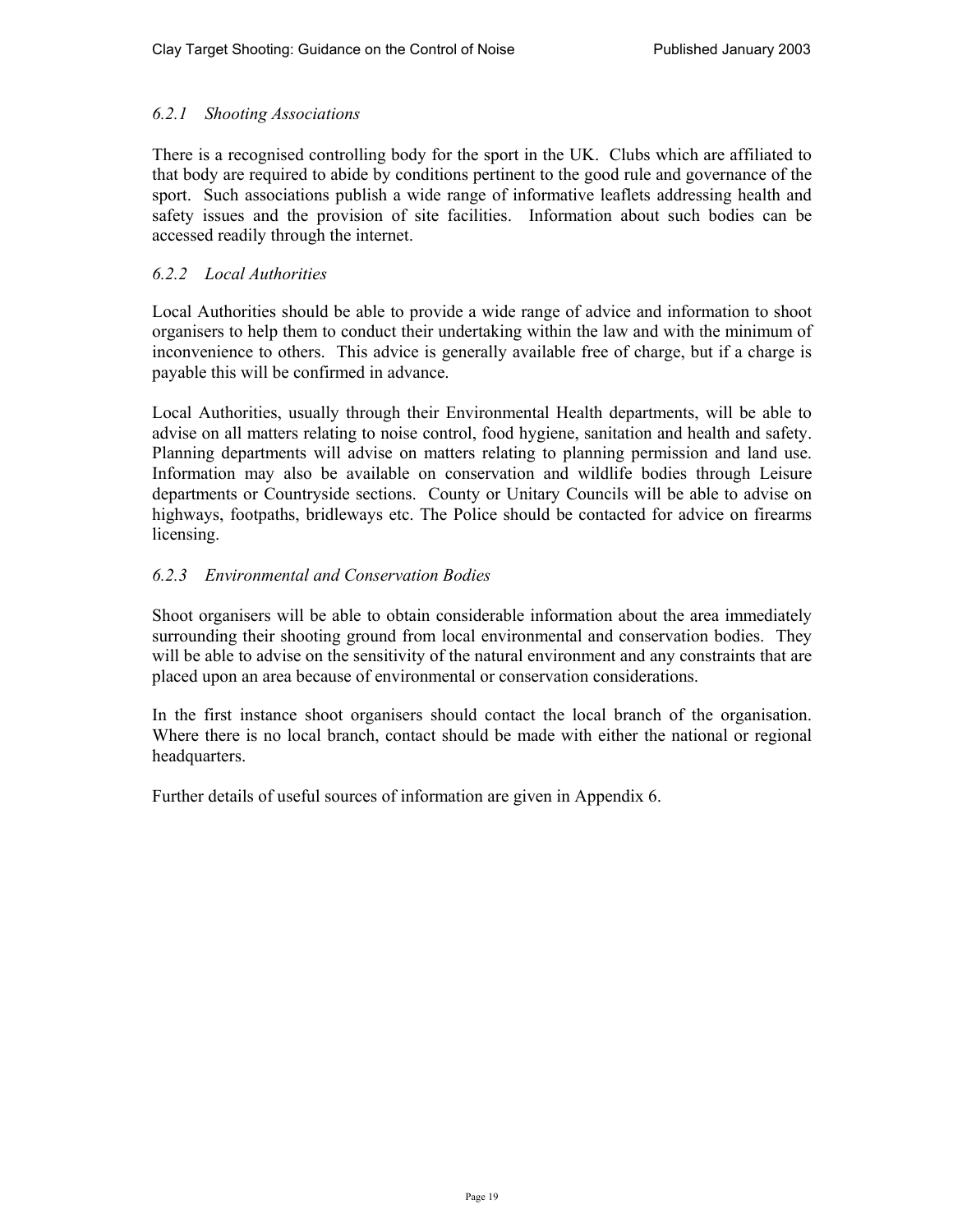# **APPENDICES**

| <b>APPENDIX1</b>  | Extracts from the Environmental Protection Act 1990 - Part III<br><b>Statutory Nuisances Noise</b> |
|-------------------|----------------------------------------------------------------------------------------------------|
| <b>APPENDIX 2</b> | The Concept of Nuisance                                                                            |
| <b>APPENDIX 3</b> | <b>Clay Target Shooting Disciplines</b>                                                            |
| <b>APPENDIX4</b>  | <b>Example Site Information Sheet</b>                                                              |
| <b>APPENDIX 5</b> | Measurement of Clay Target Shooting Noise                                                          |
| <b>APPENDIX 6</b> | Sporting Environmental and Conservation and Advisory Bodies                                        |
| <b>APPENDIX7</b>  | Bibliography                                                                                       |
| <b>APPENDIX 8</b> | Acknowledgements                                                                                   |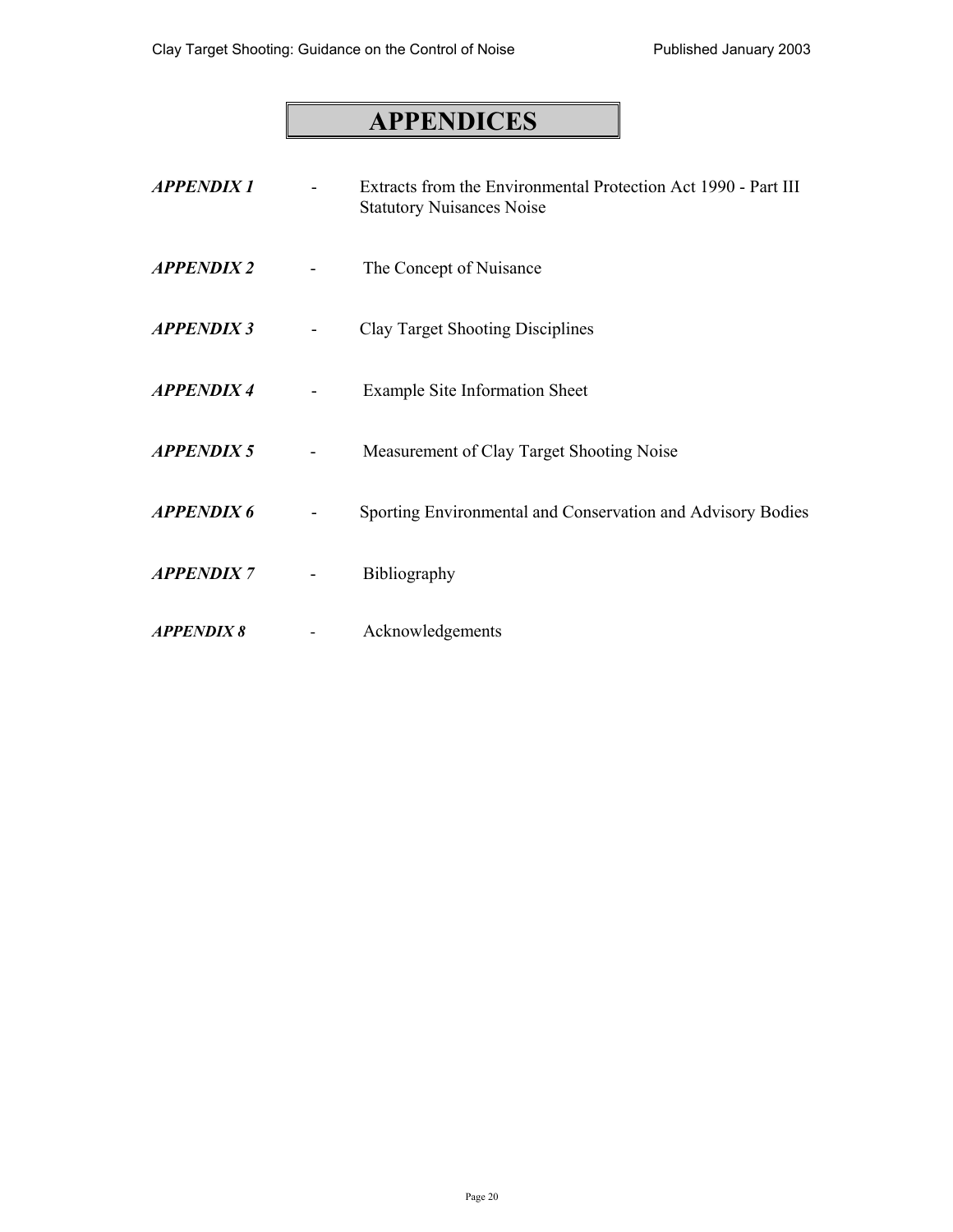## **Extracts from the Environmental Protection Act 1990 - Part III/Noise Act 1996 Statutory Nuisances: Noise**

#### **Section 79**

- (1) The following matter constitutes a "statutory nuisance" for this part of the Act -
- g noise emitted from premises so as to be prejudicial to health or a nuisance, with the exception of premises occupied on behalf of the Crown for naval, military or air force purposes etc.
- (2) and it shall be the duty of every local authority to cause its area to be inspected from time to time to detect any statutory nuisances which ought to be dealt with under section 80 (summary proceedings for statutory nuisances), and where a complaint of a statutory nuisance is made to the local authority by a person living within its area, to take such steps as are reasonably practicable to investigate the complaint.
- (7) "noise" includes vibration;

"premises" includes land, and any vessel unless powered by steam reciprocating machinery.

#### **Section 80**

- (1) Where a local authority is satisfied a nuisance exists, or is likely to occur or recur, in the area of authority, the local authority shall serve a notice ("an abatement notice") imposing all or any of the following requirements -
	- (a) requiring the abatement of the nuisance or prohibiting or restricting its occurrence or recurrence;

(b) requiring the execution of such works, and the taking of such other steps, as may be necessary for any of those purposes, and the notice shall specify the time or times within which the requirement of the notice are to be complied with.

(2) The Abatement Notice shall be served -

(a) on the person responsible for the nuisance; or

(c) where the person responsible for the nuisance cannot be found or the nuisance has not yet occurred, on the owner or occupier of the premises.

- (3) The person served with the notice may appeal against the notice to a Magistrates' Court within the period of twenty one days beginning with the date on which he/she was served with the notice.
- (4) If a person on whom an Abatement Notice is served, without reasonable excuse, contravenes or fails to comply with any requirements or prohibition imposed by the notice, he/she shall be guilty of an offence.
- (5) Except in a case falling within subsection (6), a person who commits an offence under subsection (4) shall be liable on summary conviction to a fine not exceeding level 5 on the standard scale (£500) together with a further fine of an amount equal up to one tenth of that level for each day on which the offence continues after the conviction.
- (6) A person who commits an offence under subsection (4) on industrial, trade or business premises, as defined in section 79 (7), shall be liable on summary conviction to a fine not exceeding £20,000.
- (7) In any proceedings for an offence under subsection (4) in respect of a statutory nuisance it shall be a defence to prove that the best practical means, as defined in section 79 (9), were used to prevent, or counteract the effects of, the nuisance.
- NOTE: The defence of best practicable means in subsection (7) is only available where the nuisance arises on industrial, trade or business premises.

#### **Section 81**

- (1) Where more than one person is responsible for a statutory nuisance section 80 shall apply to each of those persons whether or not what any one of them is responsible for would by itself amount to a nuisance.
- (2) Where a statutory nuisance which exists or has occurred within the area of a local authority, or which has affected any part of that area, appears to the local authority to be wholly or partly caused by some act or default committed or taking place outside the area, the local authority may act under section 80 as if the act or default were wholly within that area, except that any appeal shall be heard by a Magistrates' Court having jurisdiction where the act or default is alleged to have taken place.
- (3) Where an Abatement Notice has not been complied with the local authority may, whether or not they take proceedings for an offence under section 80 (4), abate the nuisance and do whatever may be necessary in execution of the notice.

#### **[Noise Act 1996**

#### **Section 10**

(7) The power of a local authority …..to abate….a statutory nuisance….includes power to seize and remove any equipment which it appears to the authority….has been used in the emission of the noise in question.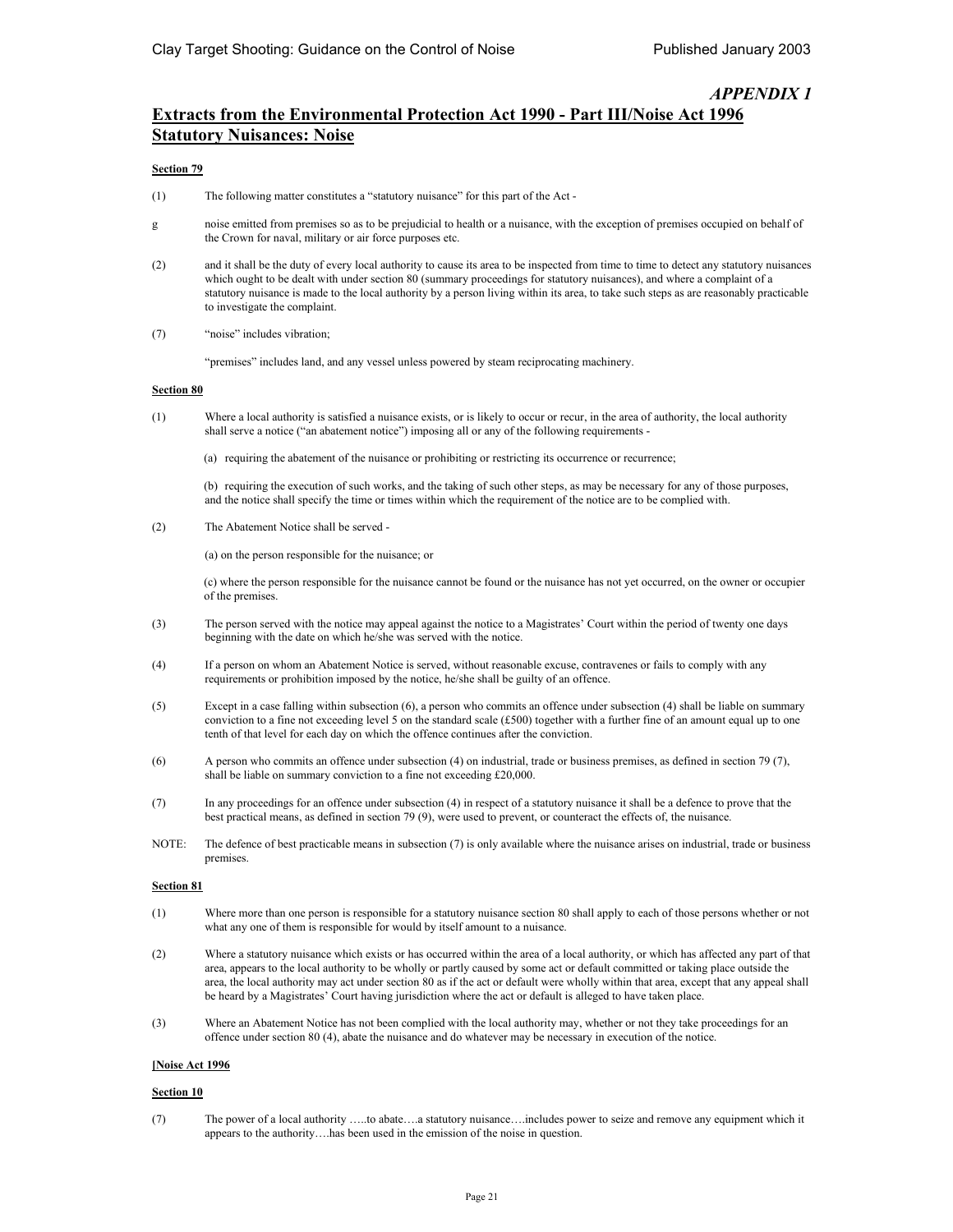(8) A person who wilfully obstructs any person exercising any powers conferred under….subsection (7) is liable on summary conviction to a fine not exceeding level 3 on the standard scale.

 $rac{\text{Sch}}{3}$ 

- (1) where a person is convicted of a noise offence the court may make....a "forfeiture order".....
	- (4) A forfeiture order operates to deprive the offender of any rights in the equipment to which it relates.]
- (4) Any expenses reasonably incurred by a local authority in abating, or preventing the recurrence of; a statutory nuisance under subsection (3) may be recovered by them from the person by whose act or default the nuisance was caused and, if that person is the owner of the premises, from any person who is for the time being the owner thereof; and the court may apportion the expenses between persons whose acts or defaults the nuisance is caused in such manner as the court consider fair and reasonable.
- (5) If a local authority is of opinion that proceedings for an offence under section 80 (4) above would afford an inadequate remedy in the case of any statutory nuisance, they may take proceedings in the High Court for the purpose of securing the abatement, prohibition or restriction of the nuisance, and the proceedings shall be maintainable notwithstanding the local authority have suffered no damage from the nuisance.

#### **Section 82**

- (1) A Magistrates' Court may act under this section on a complaint made by any person on the grounds that he/she is aggrieved by the existence of a statutory nuisance.
- (2) If the Magistrates' Court is satisfied that the alleged nuisance exists, or that although abated it is likely to recur on the same premises, the court shall make an order for either or both of the following purposes:-

(a) requiring the defendant to abate the nuisance, within a time specified in the order, and to execute any works necessary for that purpose;

(b) prohibiting a recurrence of the nuisance, and requiring the defendant, within a time specified in the order to execute any works necessary to prevent the recurrence;

and may also impose on the defendant a fine not exceeding level 5 on the standard scale. (£500)

- (4) Proceedings for an order under subsection (2) shall be brought
	- (a) except in a case falling within (b) or (c) below, against the person responsible for the nuisance;
	- (c) where the person responsible for the nuisance cannot be found, against the owner or occupier of the premises.
- (5) Where more than one person is responsible for a statutory nuisance, subsections (1) to (4) shall apply to each of those persons whether or not what any one of them is responsible for would by itself amount to a nuisance.
- (6) Before instituting proceedings for an order under subsection (2) against any person, the person aggrieved by the nuisance shall give to that person such notice in writing of his intention to bring the proceedings as is applicable to proceedings in respect of a nuisance of that description and the notice shall specify the matter complained of.
- NOTE: The notice of bringing proceedings in respect of a statutory noise nuisance shall be not less than three days.
- (8) A person who, without reasonable excuse, contravenes any requirement or prohibition imposed by an order under subsection (2) shall be guilty of an offence and liable on summary conviction to a fine not exceeding level 5 (£500) on the standard scale together with a further fine of an amount equal to one-tenth of that level for each day on which the offence continues after conviction.
- (9) In any proceedings for an offence under subsection (8) in respect of a statutory nuisance it shall be a defence to prove that the best practicable means were used to prevent, or counteract the effect of, the nuisance.
- NOTE: The defence of best practicable means under subsection (9) is only available where the nuisance arises on industrial, trade or business premises.
- (11) If a person is convicted of an offence under subsection (8), a Magistrates' Court may, after giving the local authority in whose area the nuisance has occurred an opportunity of being heard, direct the authority to do anything which the person convicted was required to do by the order to which the conviction relates.
- (12) Where on the hearing of proceedings for an order under subsection (2) it is proved that the alleged nuisance existed at the date of making of the complaint, then, whether or not at the date of the hearing it still exists or is likely to recur, the court shall order the defendant (or defendants in such proportions as appears fair and reasonable) to pay to the person bringing the proceedings such amounts as the court considers reasonably sufficient to compensate him/her for any expenses properly incurred by him/her in the proceedings.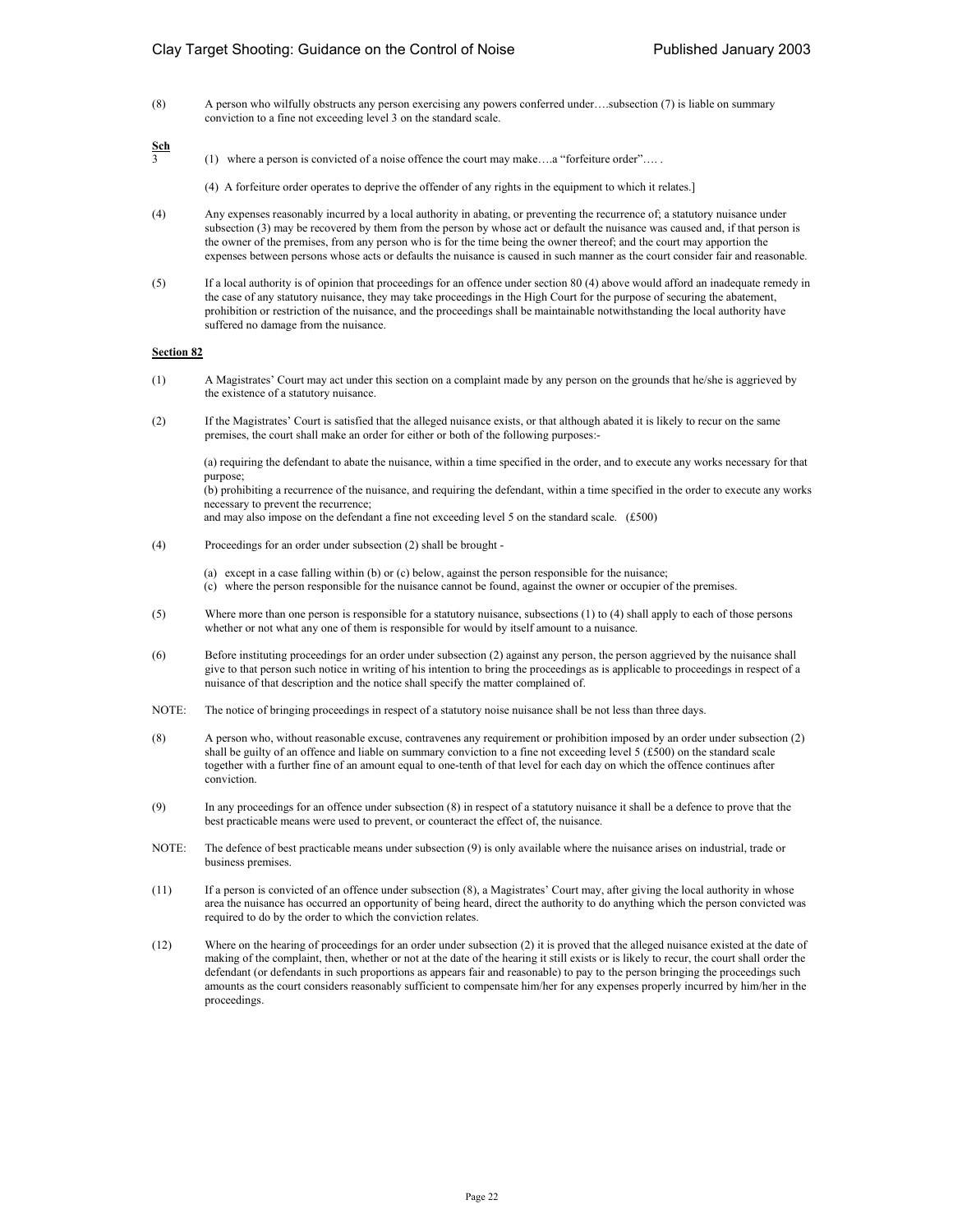## *THE CONCEPT OF NUISANCE*

For any noise to constitute a statutory nuisance, it must either be likely to cause injury to health or amount to a nuisance at common law.

- "...likely to cause..." means probably likely, not just possibly likely.
- "Health" means disease rather than accidental physical injury.
- nuisances at common law are of two types public and private nuisances. Public nuisances may at the same time be private nuisances.
- for a nuisance to be a public nuisance, it must, as a matter of fact, affect a sufficient number of people for them to constitute a whole class of the population. Alternatively, it must be so widespread in its range or indiscriminate in its effects that it would be unreasonable to expect any private person to take action to stop it.
- the sort of effect on people which could amount to a public nuisance includes obstruction, inconvenience or offence, provided that, as a matter of fact, it is sufficiently severe.
- nevertheless, a noise not adding measurably to background levels but obtrusive and out of character with the area may amount to a statutory nuisance.
- private nuisances are different; based on the maxim "so use your property as not to injure your neighbour's", they comprise damage arising from some unlawful interference with a person's use of his land. A person affected must therefore have some legal interest in the land, eg. as owner or tenant, and the source of the nuisance must lie outside it.
- distinguish nuisances, which are examples of indirect interference, from trespasses, which involve direct interference.
- nuisances may, but do not necessarily involve negligence.
- its effect aside, the activity giving rise to the nuisance may be quite lawful.
- the interference complained of must be unreasonable and substantial; the law implies a degree of "give-and-take" between neighbours - between the right of one occupier to use his land as he likes and the right of his neighbour to live in peace, nor is it concerned in any event with trifles - the "de minimis" rule. Mere annoyance is probably not enough to constitute a nuisance nor do questions of individual taste or preference come into it.
- as a matter of law, the ordinary use of land is incapable of amounting to a private nuisance.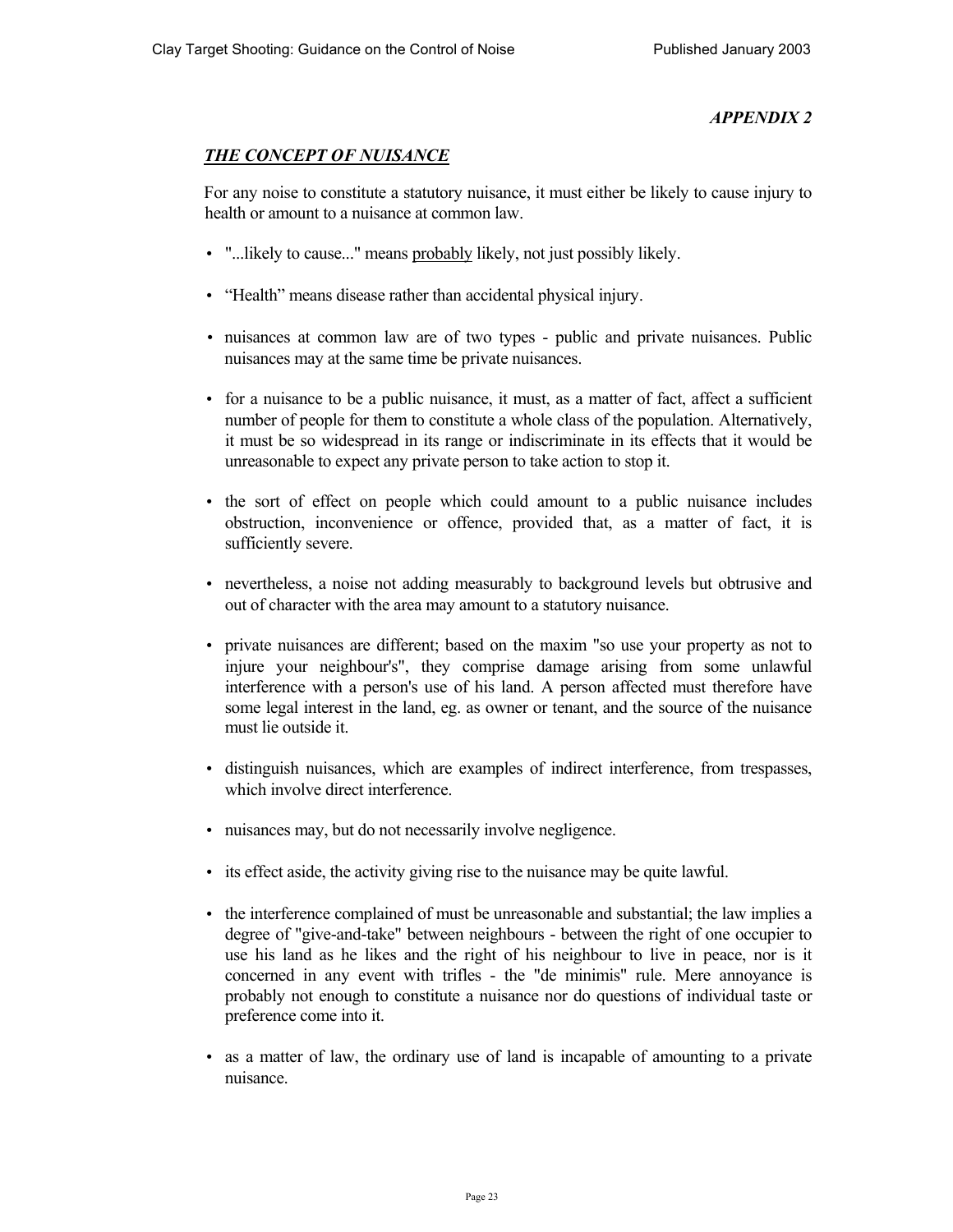- what is unreasonable will be a matter of fact, depending on the circumstances. A particular noise at midday may be reasonable yet if repeated at midnight, not be. Some things are inherently noisy but must still be done; where in such circumstances noise is truly inevitable, it will not be unreasonable.
- the consent of the person affected is not to be implied by his "coming to the nuisance" but in the case of an "amenity" nuisance, such as noise, the character of the neighbourhood will be relevant to what is reasonable; "what would be a nuisance in Belgrave Square would not necessarily be so in Bermondsey." This does not hold true, however, where physical damage is caused, for example, by vibration.
- a private nuisance is nevertheless made lawful, twenty years after the person affected became aware of it if he acquiesces to it throughout that period.
- what would otherwise be nuisances, caused inevitably in the course of an activity enabled by statute, will not be so since they will not be unlawful.
- the duration of a noise or its frequency of occurrence if it is intermittent are factors relevant to how substantial an interference is. They will not be conclusive, however; a single occurence may be a nuisance whereas something repeated may still not be.
- abnormal sensitivity on the part of a person or property affected by an alleged nuisance is to be ignored in assessing reasonableness; the standard to be applied is of the notional "ordinary man".
- nuisance is a matter of so-called "strict liability" the person responsible need not be at fault except if some act of nature is blamed and need not have forseen the consequences of his act etc.
- the intention of the person causing a nuisance is usually irrelevant but malice may turn a reasonable act into an unreasonable one.
- it is not necessary for officers of a local authority to witness an alleged nuisance in order to be satisfied of its existence; the evidence of a third party, if sufficiently cogent, is enough.
- once a local authority is reasonably satisfied that a statutory nuisance exists or is likely to occur or recur, it has a duty to serve an abatement notice on the person(s) believed to be responsible. Strictly, there is no discretion in this, although it will need to keep in mind the "best practicable means" defence where a nuisance relates to industrial, trade or business premises.
- "best practicable means" is interpreted by reference to the following provisions:
	- (a) "practicable" means reasonably practicable having regard among other things to local conditions and circumstances, to the current state of technical knowledge and to the financial implications;
	- (b) the "means" to be employed included the design, installation, maintenance and manner and periods of operation of plant and machinery, and the design, construction and maintenance of buildings and structures;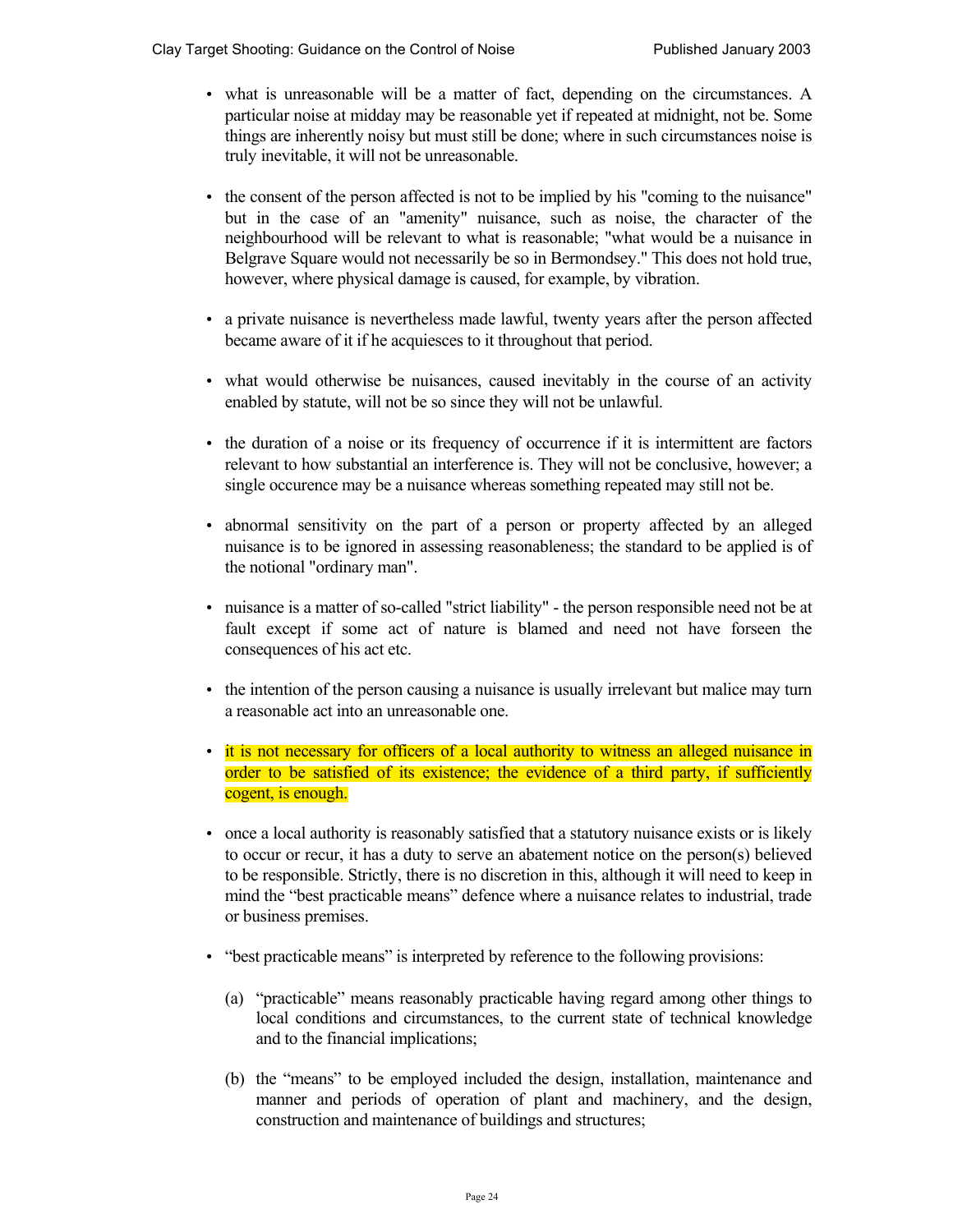- (c) the test is to apply only so far as compatible with any duty imposed by law;
- (d) the test is to apply only so far as compatible with safety and safe working conditions, and with the exigencies of any emergency or unforeseeable circumstances;
- in circumstances where a code of practice under section 71 of the Control of Pollution Act 1974 (noise minimisation) is applicable, regard shall also be had to guidance given in it.
- a person may commit a nuisance as part of a group of persons, even where their own contribution may be insufficient alone.
- statutory notices can be enforced other than by prosecution, i.e. by work in default, but if a local authority decides to go to court it must prove every element of its case beyond reasonable doubt. That does not mean beyond any shred of doubt. Before prosecuting, however, it should consider three things:
	- (a) whether there is a likelihood (not a certainty) of success;
	- (b) whether the likely penalty justifies it, and
	- (c) whether there is a public interest in doing so.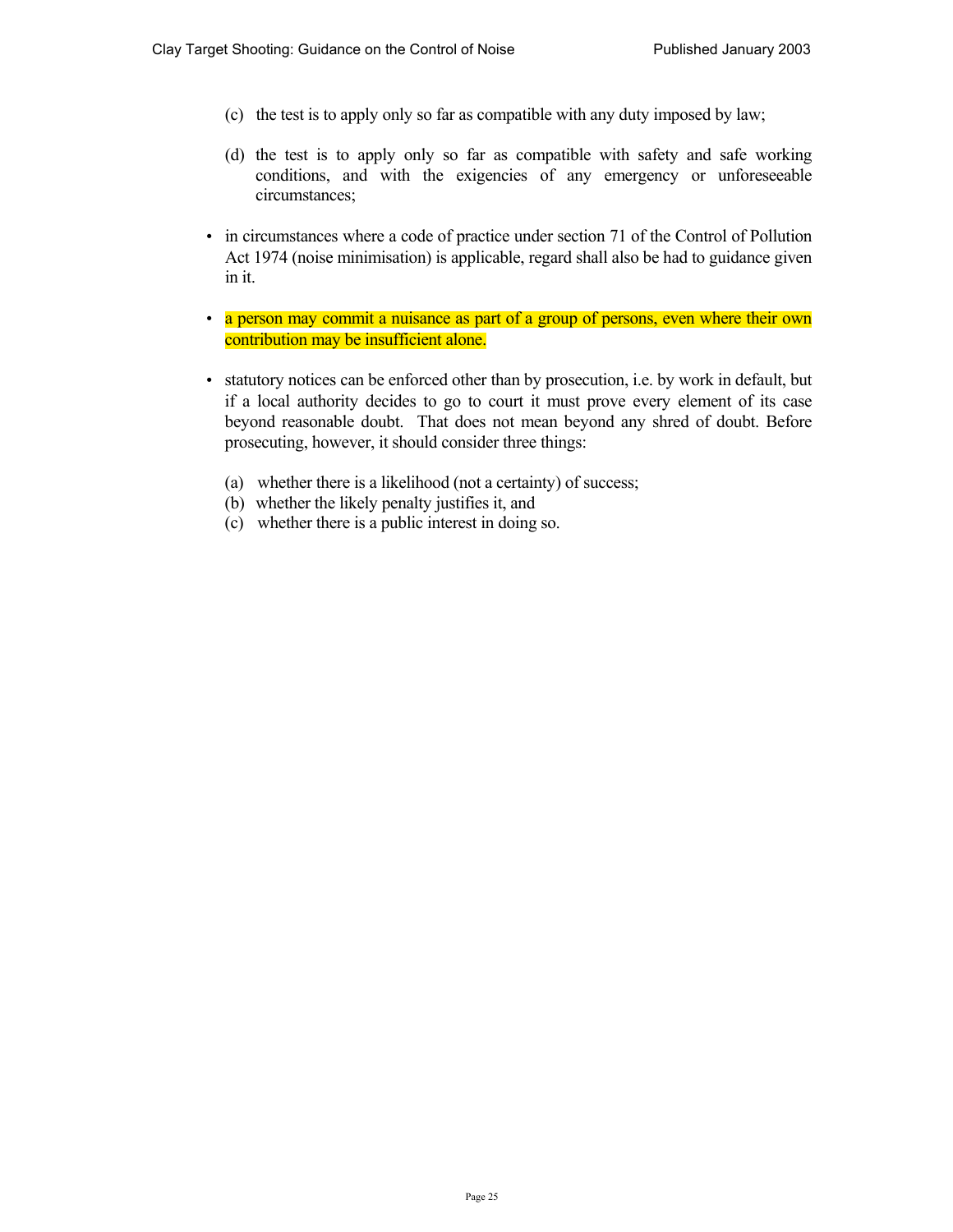## *CLAY TARGET SHOOTING DISCIPLINES*

## *Trap*

Targets are thrown either as singles or doubles from one or more traps situated some 15m in front of the shooter and generally away from the firing point at varying speeds, angles and elevations. The most common disciplines in this group are: Down-the-Line (DTL), Single Barrel, Double Rise, Automatic Ball Trap (ABT), Olympic Trap, Double Trap and Universal Trench.

## *Down The Line*

Also known as DTL, this is a popular clay shooting discipline. Targets are thrown up to a distance of 45 to 50 metres at a fixed height of approximately 2.75m and with a horizontal 'spread' of up to 22 degrees either side of the centre line. Each competitor shoots at a single target in turn, but without moving from the stand until they have all shot at five targets. Then they all move one place to the right, and continue to do so until they have all completed a standard round of 25 birds. Variations of this discipline are: Single Barrel, Double Rise and Handicap-by-Distance.

## *Skeet*

Skeet is a word of Scandinavian origin, though the discipline originated in America. Targets are thrown in singles and doubles from 2 trap houses situated some 40 metres apart, at opposite ends of a semicircular arc on which there are seven shooting positions. The targets are thrown at set trajectories and speeds. The main discipline in this group are English Skeet, Olympic Skeet and American (NSSA) Skeet.

## *Sporting*

This group contains the English Sporting discipline which has the sport's biggest following. Where the previous two groups only use standard targets, in Sporting there is an infinite variety of stands. Targets are thrown in a great variety of trajectories, angles, speeds, elevations and distances and the discipline was originally devised to simulate live quarry shooting, hence some of the names commonly used on Sporting stands; Springing Teal, Driven Pheasant, Bolting Rabbit, Crossing Pigeon, Dropping Duck, etc. Disciplines in this group include English Sporting, International (FITASC) Sporting, Super Sporting and Compak Sporting.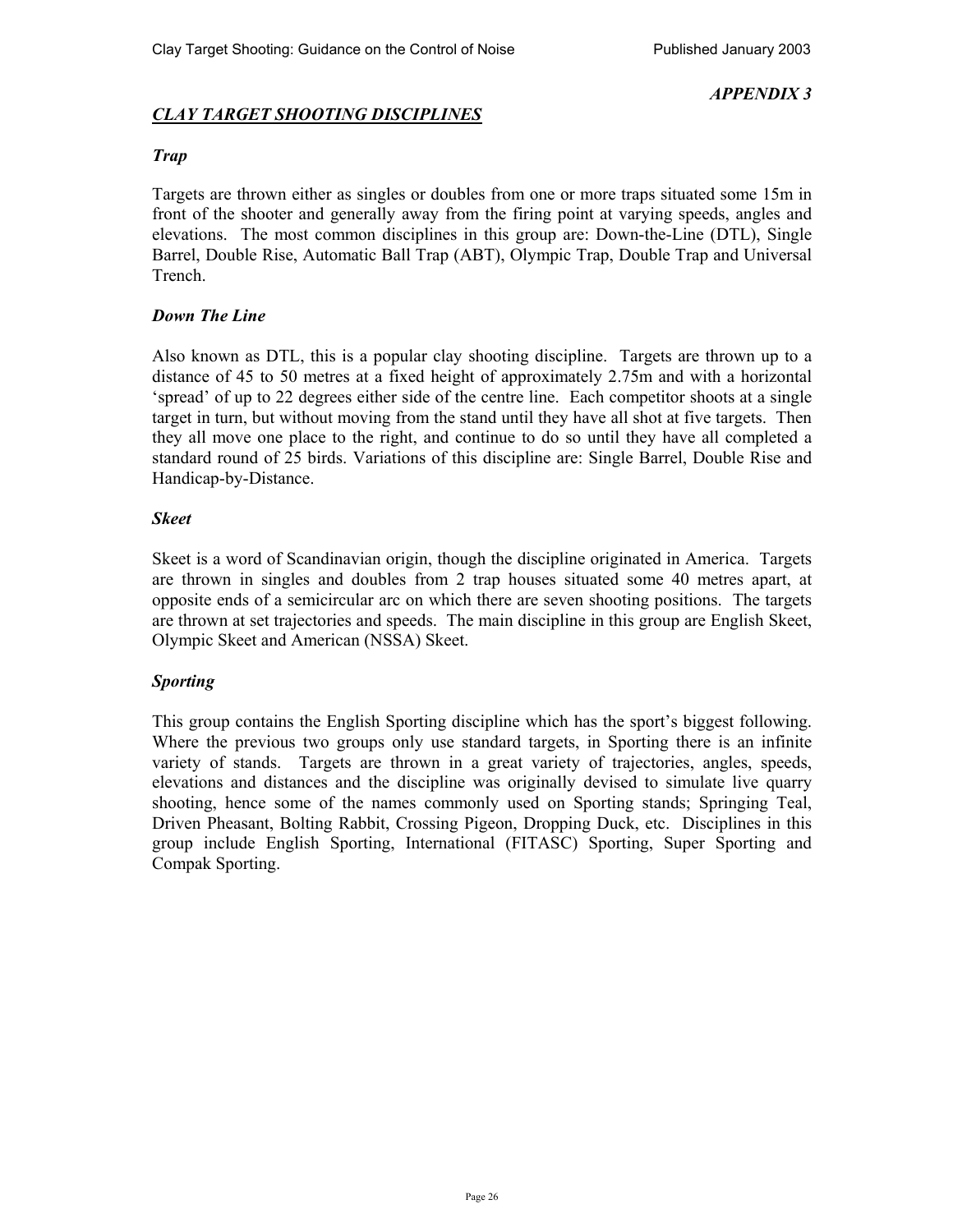## **EXAMPLE SITE INFORMATION SHEET**

| Site Name                                           |                                                      |
|-----------------------------------------------------|------------------------------------------------------|
|                                                     |                                                      |
| Site Managed by:                                    | Site Owned By:                                       |
|                                                     |                                                      |
| Club meeting times and yearly staging of<br>events: | In the event of an emergency contact                 |
|                                                     |                                                      |
| Club Secretary/Chairman:<br>Address:                | Ordnance Survey Map/Diagram of Site<br>Boundary      |
| Telephone No:                                       |                                                      |
| Shooting disciplines available:                     |                                                      |
|                                                     |                                                      |
| Rules of Membership:                                | Standard of behaviour required:                      |
| Noise reduction requirements:                       | Person to whom any complaint should be<br>addressed: |
|                                                     | Address:<br>Telephone No:                            |
|                                                     |                                                      |
| Local Police Station<br>Address:                    |                                                      |
| Contact Officer:                                    |                                                      |
| Local Environmental Health Department<br>Address:   |                                                      |
| Chief Officer:                                      |                                                      |
| <b>Planning Department</b>                          |                                                      |
| Address:<br>Contact Officer:                        |                                                      |
| Planning reference (if applicable):                 |                                                      |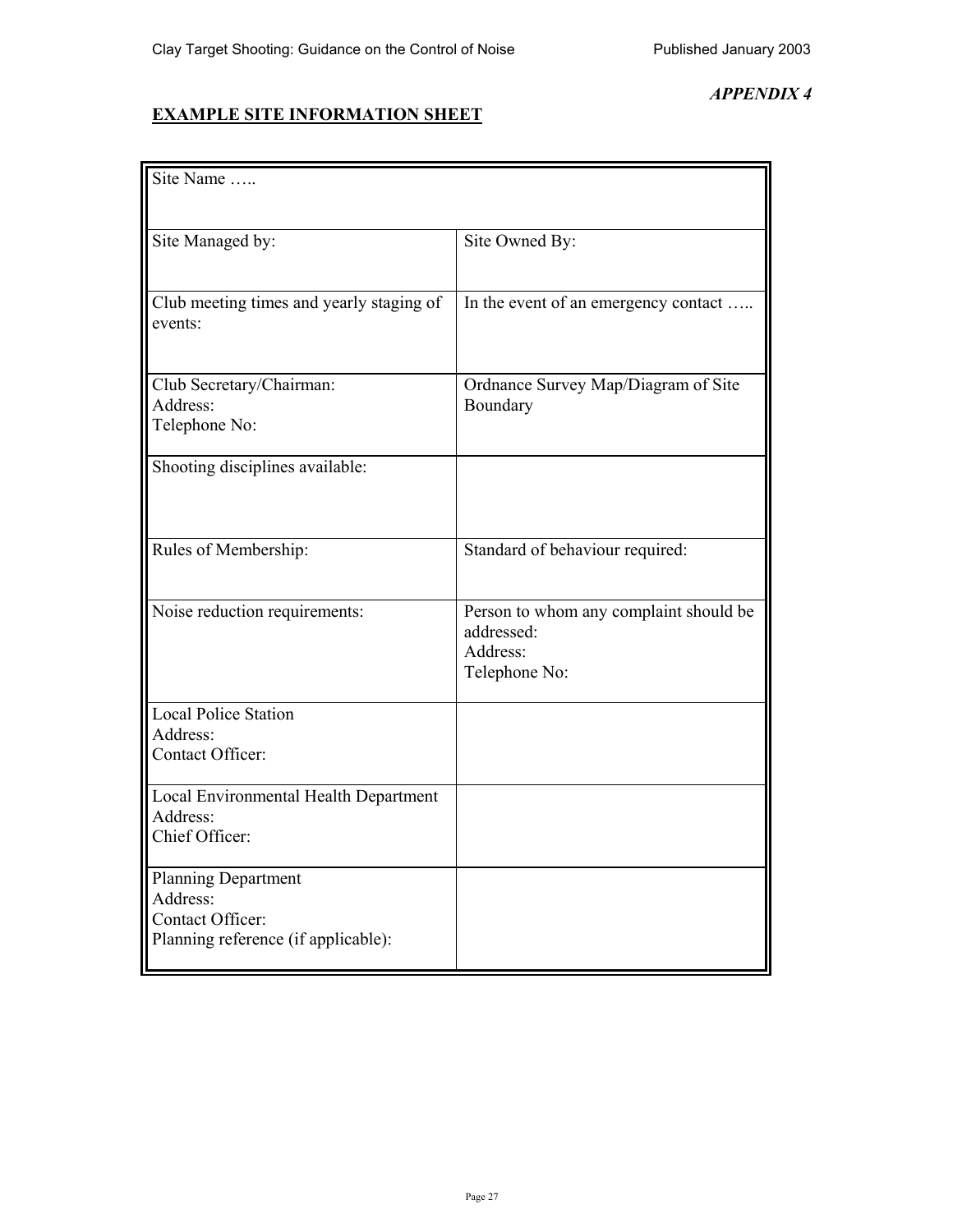## *MEASUREMENT OF CLAY TARGET SHOOTING NOISE*

#### **A5.1 Aim**

The basic aim of measurement is to obtain a series of shot level readings, each corresponding to successive shots. As far as possible these readings should be unaffected by any other noises occurring during the measurement period. Each shot level (see definitions) should correspond to the maximum A-weighted sound pressure level caused by the shot using time weighting F; or, alternatively, the maximum value caused by the shot in a continuous series of short Leq ( $L_{Aeq, 100ms}$  or  $L_{Aeq, 125ms}$ ) measurements. These methods will generally produce very similar values for a given series of shots. From the shot level readings, the shooting noise level, *SNL*, (see definitions) can be calculated.

#### **A5.2 Measuring equipment**

- (a) The components of the measurement system shall conform to type 1 of BS EN 60651.
- (b) The calibrator shall conform to type 1 of BS 7189.
- (c) The complete measurement system shall have traceable calibration to either National or International Standards.
- (d) The interval between verification of the complete measurement system shall not exceed two years.
- (e) The measurement system shall measure A-weighted and time weighted F instantaneous sound pressure level; or a continuous series of short Leq  $(L_{\text{Aea-100ms}})$  or  $L_{\text{Aea-125ms}})$  measurements.
- (f) Preferably the system shall also be capable of producing a permanent record of the time history of the sound pressure level  $L_{\text{pA}}$  or  $L_{\text{Aeq, 100ms}}$  or  $L_{\text{Aeq, 125ms}}$  measurements series.

#### **A5.3 Site selection**

- (a) Measurements should be made out of doors in the vicinity of residential premises on the most exposed aspect and at least 3.5 m from reflecting surfaces other than the ground.
- (b) Measurements should normally be made at a height of 1.2 to 1.5 m above ground.
- (c) The measurement position(s) should be as near as reasonably practical to the curtilage of the residential premises and be representative of the shooting noise level near the premises.

#### **A5.4 Precautions against interference**

- (a) Precautions should be taken to avoid potential sources of interference, including:
	- wind passing over the diaphragm of the microphone
	- rain on the windshield or nearby surfaces
	- electrical interference which can be caused in the sound level meter by, for example, power cables, transformers, radio transmitters and mobile phones.
- (b) Windshields should always be used, these being generally effective up to windspeeds of 5 m/s. Measurements should not be made during rain or when wind speeds measured at the microphone exceed 5 m/s.

### **A5.5 Representative measurement periods**

*3.6.1 For an existing shoot* 

(a) Measurements shall be made during a regular event or a major event.

Note 1: Each day of a major event can be considered separately Note 2: If there is weekend shooting it should be included in any assessments.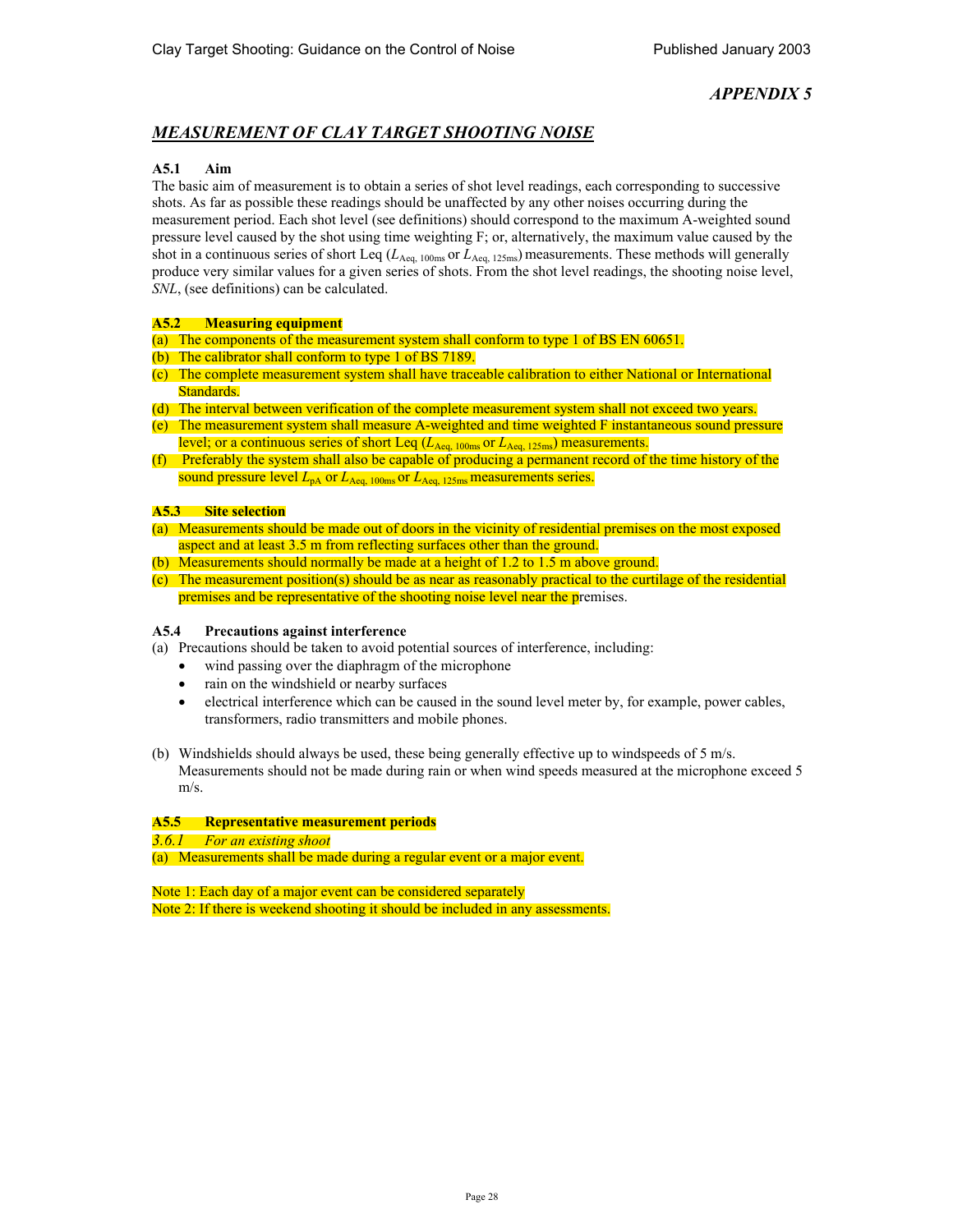*For a new shoot or a variation to a shoot* 

- (a) Measurements may be made during a regular event, a specially set up event or a test shoot.
- (b) The shoot organisers should ensure that conditions (shooting and environmental) during any test shoot are representative of those that would occur during normal operation. The shoot organisers should note that it is in their interest to ensure a representative test shoot as they may be required to ensure similar levels are not exceeded should planning permission be granted.
- (c) The type of cartridge, gun, standing position, direction of shooting and the elevation of the muzzle should be representative of the type of shooting that will take place.
- (d) The number of shots fired during a test shoot shall exceed 25. For a small shoot 60 shots, and for a major shoot significantly more (160) would not be unreasonable. The shots should be fired within a 30 minute period.
- (e) If measurements have been made on a weekday, and the shoot organisers are seeking permission to shoot at the weekends, then this should be taken into consideration.

Note: It is the responsibility of the shoot to set up a realistic test shoot since they may be held to the resulting levels at a later date.

#### **A5.6 Measurement protocol**

- (a) The measurement duration shall be a continuous 30 minute period during shooting.
- (b) A calibrator shall be applied to the microphone of the measurement system before measurement commences. The sensitivity of the measurement system shall be adjusted if required, and the sound pressure level due to the calibrator recorded.
- (c) At the end of the measurement period the calibrator shall be re-applied, and if the sensitivity of the system has changed by more than 0.5 dB the measurements shall be discarded.
- (d) The measurement system shall be set so that it displays and records the A-weighted, *F* time weighted, instantaneous sound pressure level; or a continuous series of short Leq  $(L_{Aeq, 100ms}$  or  $L_{Aeq, 125ms})$ measurements.
- (e) If a time history of the level is being recorded, it should be marked/annotated contemporaneously so that the noise of the individual shots can be differentiated from other noise sources.
- (f) The wind speed and direction relative to the shoot and measurement locations shall be noted. Use of either an anemometer or the Beaufort wind scale is acceptable.
- Any significant change in wind direction should be noted also. Measurements should normally be made with a positive wind vector (see definitions).

Note: In deciding if the noise level is acceptable, it is important that there is a positive wind vector. However, if the noise is unacceptably high with a non-positive wind vector, it will not be acceptable with a positive wind vector.

#### **A5.7 Corrections to recorded levels**

- (a) At most sites it is inevitable that some recorded levels will correspond to a combination of shot noise and other noises occurring at the same time. It is important to try to correct for the effect of the other noises, to get the best estimate of actual shot levels. All recorded levels can be thought of as equivalent to the logarithmic sum of the actual shot level and the contemporaneous residual noise level (see definitions). Therefore, if the contemporaneous residual noise level can be estimated reasonably well, it can be logarithmically subtracted from the recorded level to get the best estimate of the shot level (see definitions for relevant equation).
- (b) If the recorded level exceeds the estimated contemporaneous residual noise level by more than 10 dB, no such subtraction is necessary. If the exceedance is between 6 dB and 10 dB (inclusive), the subtraction is necessary. If the exceedance is less than 6 dB the shot should not be included in any calculation of the shooting noise level (see below), but may still be counted as a recorded shot.
- (c) The contemporaneous residual level can often be estimated by inspecting the levels just before and just after the shot in question, and visually interpolating between them to the nearest dB or so. Figures 1 to 3 help illustrate the way contemporaneous residual noise levels need to be taken into account. In Figure 1 the residual noise level is relatively steady and most of the louder shots are unaffected since the recorded levels are more than 10 dB above the residual level. Figure 2 is a time expansion of the first 10 minutes of Figure 1 and clearly shows two double shots marked s6, s7 and s10, s11. Such double shots can be considered as two separate shots if there is more than a 6dB fall in level between the shots. However, a correction to the second shot in the double may be required.
- (d) The measurements shown in Figure 3 were made at the same location but with a negative wind vector. The recorded levels are less than 10 dB above a relatively steady residual noise level and so will need to be corrected to obtain the shot levels. In cases where the residual level appears to be relatively steady, it may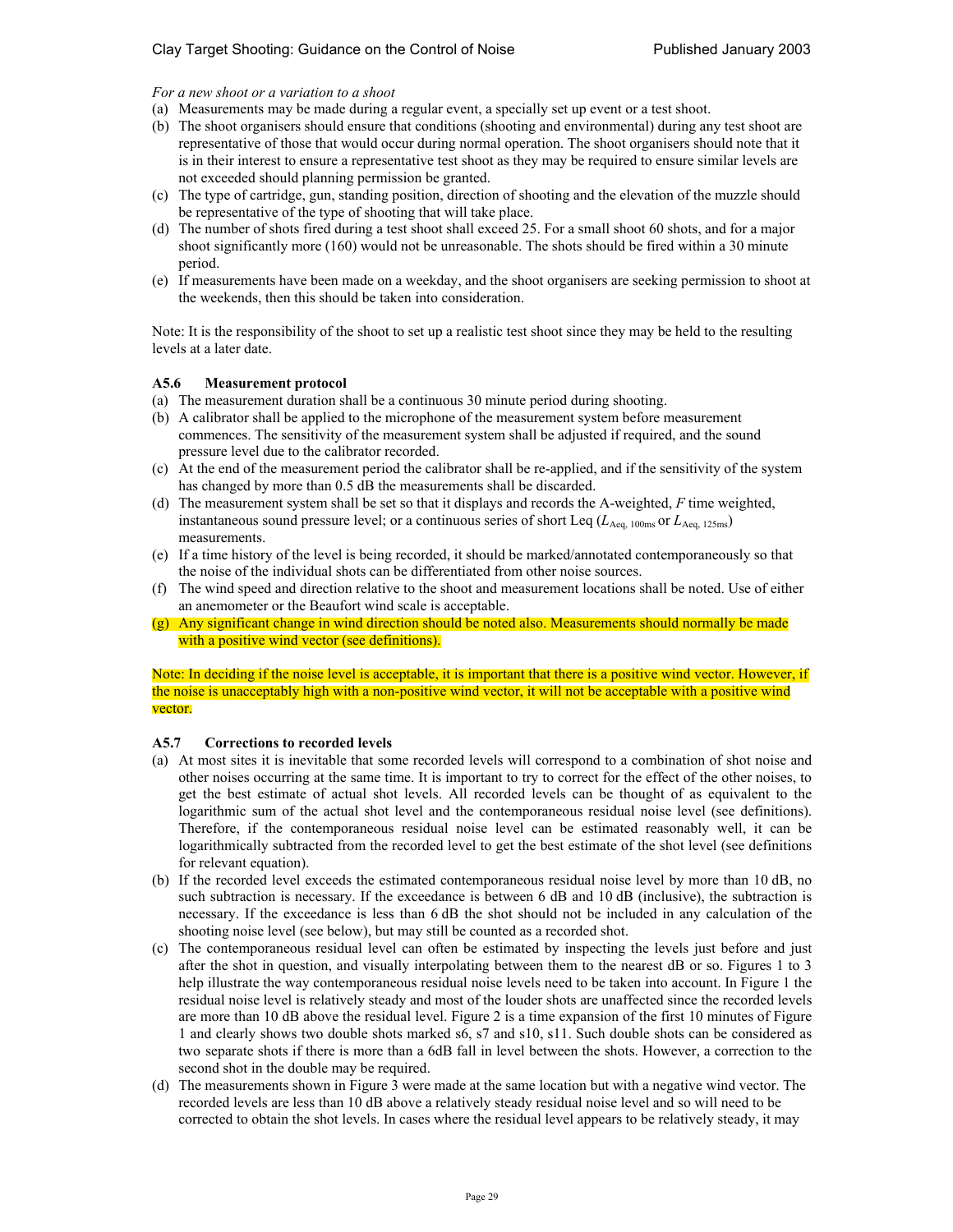be appropriate to use an  $L_{A90,T}$  value (see definitions) calculated over the measurement period as an estimate of it.

Note: Manual readings are only likely to be practical if the sound level meter has a maximum hold facility, however, if manual readings have been made directly from a sound level meter in the absence of any record of the time history, shot levels shall only be obtained where the recorded levels are seen to exceed the residual noise level between shots by more than 10 dB. Manual readings are likely to result in a lower shooting noise level because one or more of the loudest shots may not have been recorded.

#### **A5.8 Calculation of shooting noise level (***SNL***)**

(a) The *SNL* is defined as the logarithmic average of the 25 highest shot levels, from the shoot in question, over the 30 minute measurement period. The shot levels will have been obtained from recorded levels corrected where necessary for residual noise.

#### **A5.9 Calculation of a mean shooting noise level**

- (a) The mean *SNL* is the arithmetic average of individual *SNL* values. The number of individual *SNL* values to be used, and the shooting conditions they should represent, depends on the specific purpose of the measurements. For example, when assessing a major shoot that has planning permission, a reasonable number of measurements should be made over a period of several months. Alternatively, when measurements are conducted in support of an assertion that there is not a noise problem, it is particularly important that measurements are made with a positive wind vector.
- (b) When calculating the mean SNL, one of the procedures below should be followed, as appropriate: (i) Determine the mean *SNL* from five separate events for a shoot that has planning permission over a period of several months, or

(ii) Determine the mean *SNL* from two separate events for a shoot that is operating under "the 28 day rule", or

(iii) Determine the mean *SNL* for a shoot that is seeking planning permission. One or two measurements would be appropriate for a small shoot, whilst four or five would be the appropriate number for a major shoot operating on more that one day a week, having a number of stands, or intending to hold major events.

#### **A5.10 Reporting of Results**

The following information should be reported:

- (a) Description of shoot.
- (b) Measurement time.
- (c) Mode of operation.
- (d) Location of measurement positions and their relationship to shoot location. This should include details of the microphone height above ground level, the topography of intervening land, and reflecting surfaces such as buildings.
- (e) Instrumentation system used including type, manufacturer serial number and verification dates.
- (f) Operational test using reference signal or calibrator.
- (g) Weather conditions including general wind condition.
- (h) Date, day of the week and time of measurement.

#### **A5.11 Setting limits**

Any limits set will be a matter for local negotiation, but should normally be set according to the following guidelines:

- (a) The limit shall take the form of a mean *SNL* of *x* dB, not to be exceeded.
- (b) *x* will depend on local circumstances, but would normally be expected to fall somewhere in the range 55 to 65 dB.
- (c) Factors that should be considered in selecting *x* are:
	- the locality and general background noise levels;
	- on which day $(s)$  of the week shooting occurs;
	- at which time(s) of day(s) e.g. morning, afternoon, evening;
	- the intensity of shooting  $-e.g.$  number of shooting days per year;
	- the type of shoot  $-e.g. 28$  day or with planning approval;
	- the rate of fire.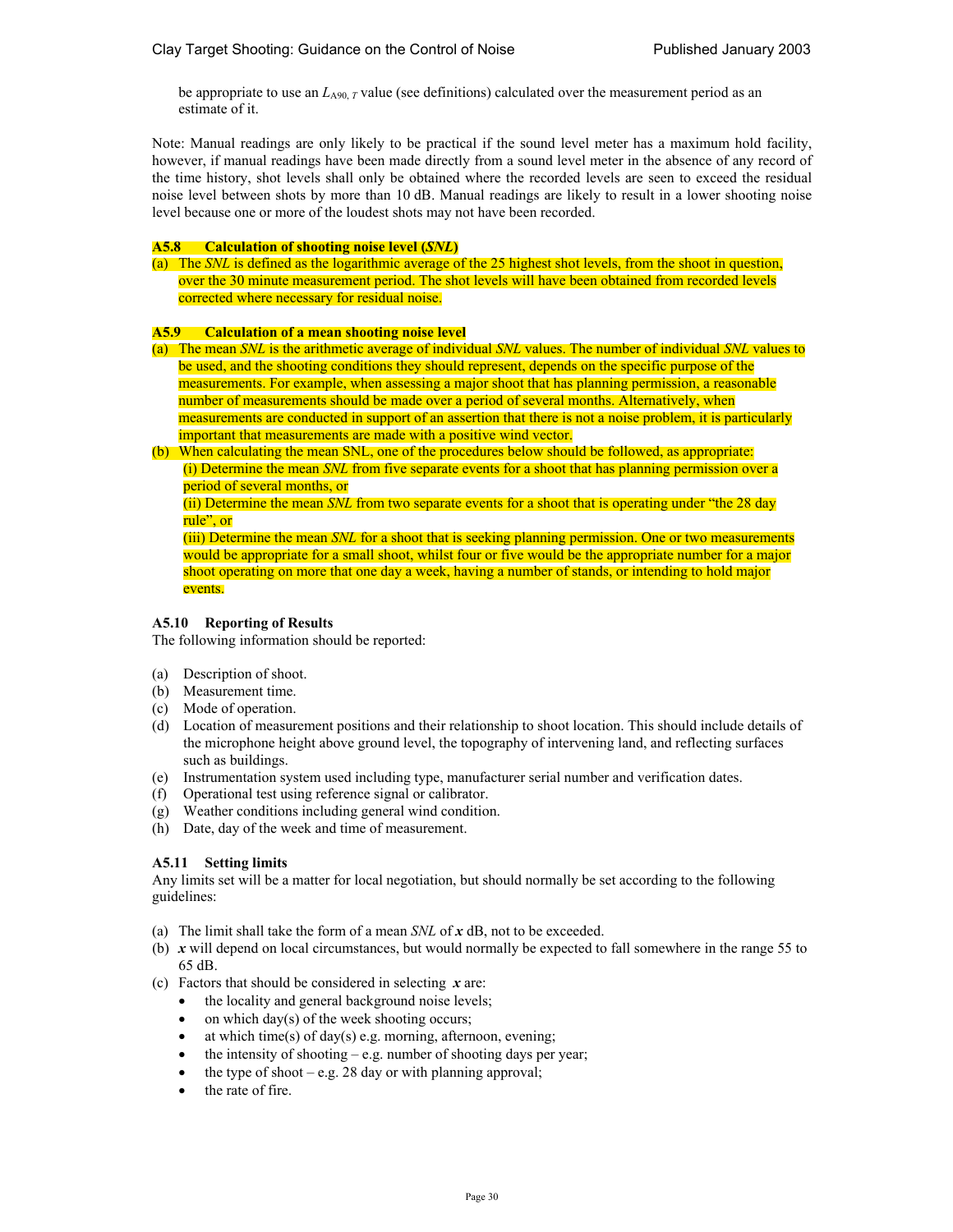Note 1: Planning permission should not normally be granted for a major shoot if the mean *SNL* exceeds 55dB where the background level is less than 45dB.

Note 2: Individual tuitions that last for no more than a couple of hours in total are generally acceptable up to a maximum *SNL* of 65dB during weekdays between the hours of 10am to 5pm.

Note 3: *SNL* values of around 65dB and are likely to evoke a strong adverse community response. The shoot should take active steps to achieve a very significant reduction in mean *SNL* and/or to make a commensurate reduction in the number of hours that they shoot per week.

Note 4: It would be unusual to consider the levels at premises within the grounds of the shoot.

#### **A5.12 Definitions**

#### *Shot level L*shot

The maximum A-weighted sound pressure level caused by the shot using time weighting F; or, alternatively, the maximum value caused by the shot in a continuous series of short Leq measurements (i.e.  $L_{\text{Aeq, 100ms}}$  or  $L_{\text{Aeq}}$ 125ms). Where the recorded level does not correspond to the shot level because of the effect of other noise sources it is denoted below as *L'*shot.

The shot level  $L_{\text{shot}}$  can be obtained from the recorded level  $L'_{\text{shot}}$  by logarithmically subtracting the contemporaneous residual noise level  $L_{A,r}$ , according to the equation below.

$$
L_{\rm shot}=10^*lg((10^{\hat{}}(L_{\rm shot}/10))-(10^{\hat{}}(L_{\rm A,r}/10)))
$$

*Residual noise* 

All noise other than that from the shots being measured.

#### *Contemporaneous residual noise level L*A*,*<sup>r</sup>

The approximate A-weighted sound pressure level of the residual noise occurring at the same time as the shot whose level is to be determined.

#### *Positive wind vector*

A positive wind vector occurs when the wind is blowing directly from the shoot towards the measurement site, plus or minus forty-five degrees. For example, if the residential premises are due east of a shoot then measurements made with the wind blowing in the arc between South West and North West have a positive wind vector.

*Recorded shot* 

A recorded shot is one identifiable from a time history record and/or from a set of measurements.

#### *Shooting Noise Level SNL*

The logarithmic average of the 25 highest shot levels from the shoot in question, over the 30 minute measurement period, calculated according to the equation below. The shot levels will have been obtained from recorded levels corrected where necessary for residual noise.

 $SNL = 10^*$  lg(((10<sup>^</sup>(*L*<sub>shot,1</sub>/10)) + (10<sup>^</sup>(*L*<sub>shot,2</sub>/10)) + ….(10<sup>^</sup>(*L*<sub>shot,25</sub>/10)))/25)

where  $L_{\text{shot},1}$  to  $L_{\text{shot},25}$  are the 25 highest shot levels.

Note: It should be clearly understood that the *SNL* is not equivalent to an  $L_{Aeq, 30$ minute

#### *L*A90*,T*

The A-weighted sound pressure level of the noise at the measurement position that is exceeded for 90% of a given time interval, *T* (usually 30 minutes), measured using a time weighting F.

#### *Major shoot*

A major shoot will have planning permission or is seeking to get it and operate on more that one day a week, have a number of stands, or holds major events.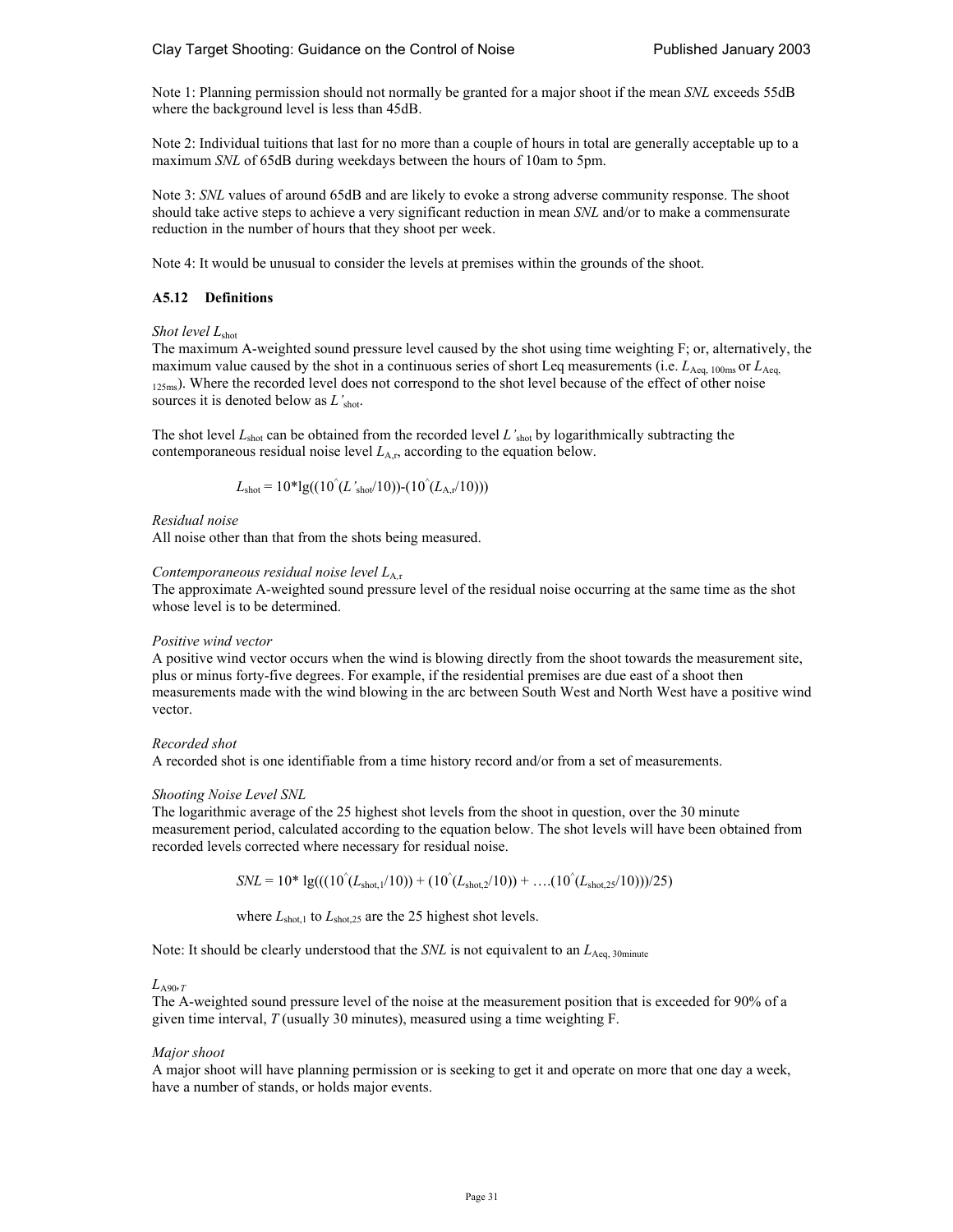#### *Major event*

A major event would typically consist of a regional, national or international competition, or a sponsored or other event that may attract in excess of 50% more participants than would normally use the shoot.

#### **A5.13 Example calculations**

#### *i. Example calculation of Shooting Noise Level*

This example shows the calculation of the SNL and the mean SNL in a situation where the shots are more than 10 dB over the contemporaneous residual level.

| Reference       |                     | Recorded shot                          |                              |                               |
|-----------------|---------------------|----------------------------------------|------------------------------|-------------------------------|
| number of       | Recorded shot level | levels $L^\prime_\mathrm{shot}$ sorted |                              |                               |
| shot            | $L'$ shot           | in descending order                    | Shot level $L_{\text{shot}}$ | $10^{4} (L_{\text{shot}}/10)$ |
|                 |                     |                                        |                              |                               |
|                 | (dB)                | (dB)                                   | (dB)                         |                               |
| $\mathbf{1}$    | 63.4                | 70.7                                   | 70.7                         | 11748976                      |
| $\overline{c}$  | 61.9                | 70.2                                   | 70.2                         | 10471285                      |
| $\overline{3}$  | 64.6                | 69.4                                   | 69.4                         | 8709636                       |
| $\overline{4}$  | 61.0                | 68.3                                   | 68.3                         | 6760830                       |
| 5               | 61.0                | 68.1                                   | 68.1                         | 6456542                       |
| 6               | 68.3                | 67.4                                   | 67.4                         | 5495409                       |
| 7               | 69.4                | 67.3                                   | 67.3                         | 5370318                       |
| 8               | 60.4                | 67.2                                   | 67.2                         | 5248075                       |
| $\overline{9}$  | 63.5                | 67.2                                   | 67.2                         | 5248075                       |
| 10              | 66.9                | 66.9                                   | 66.9                         | 4897788                       |
| 11              | 67.2                | 65.8                                   | 65.8                         | 3801894                       |
| 12              | 63.9                | 65.7                                   | 65.7                         | 3715352                       |
| 13              | 62.9                | 64.7                                   | 64.7                         | 2951209                       |
| 14              | 64.7                | 64.6                                   | 64.6                         | 2884032                       |
| 15              | 65.7                | 64.3                                   | 64.3                         | 2691535                       |
| 16              | 68.1                | 63.9                                   | 63.9                         | 2454709                       |
| 17              | 67.2                | 63.5                                   | 63.5                         | 2238721                       |
| 18              | 62.4                | 63.5                                   | 63.5                         | 2238721                       |
| 19              | 63.5                | 63.4                                   | 63.4                         | 2187762                       |
| 20              | 62.3                | 63.4                                   | 63.4                         | 2187762                       |
| 21              | 61.3                | 62.9                                   | 62.9                         | 1949845                       |
| 22              | 62.0                | 62.4                                   | 62.4                         | 1737801                       |
| $\overline{23}$ | 65.8                | 62.3                                   | 62.3                         | 1698244                       |
| 24              | 60.8                | 62                                     | 62                           | 1584893                       |
| 25              | 67.4                | 61.9                                   | 61.9                         | 1548817                       |
| 26              | 60.6                |                                        |                              |                               |
| 27              | 70.2                |                                        |                              |                               |
| 28              | 70.7                |                                        |                              |                               |
| 29              | 64.3                |                                        |                              |                               |
| 30              | 67.3                |                                        |                              |                               |
| 31              | 63.4                |                                        |                              |                               |

#### **Table 1 Example of calculation of SNL**

Table 1 shows the 31 marked shots in Figure 1. In this example all the shots are more than 10 dB over the contemporaneous residual level; consequently the shot levels and recorded shot levels are the same.

The *SNL* is the logarithmic average of the 25 highest shot levels and equals 66.3 dB.

If, for example, the *SNL* calculated in the same way on four other occasions was, 63.8, 67.3, 62.9 and 65.4 then the mean Shooting Noise Level (mean SNL) would be the arithmetic average of these five SNLs and would equal 65.1 dB.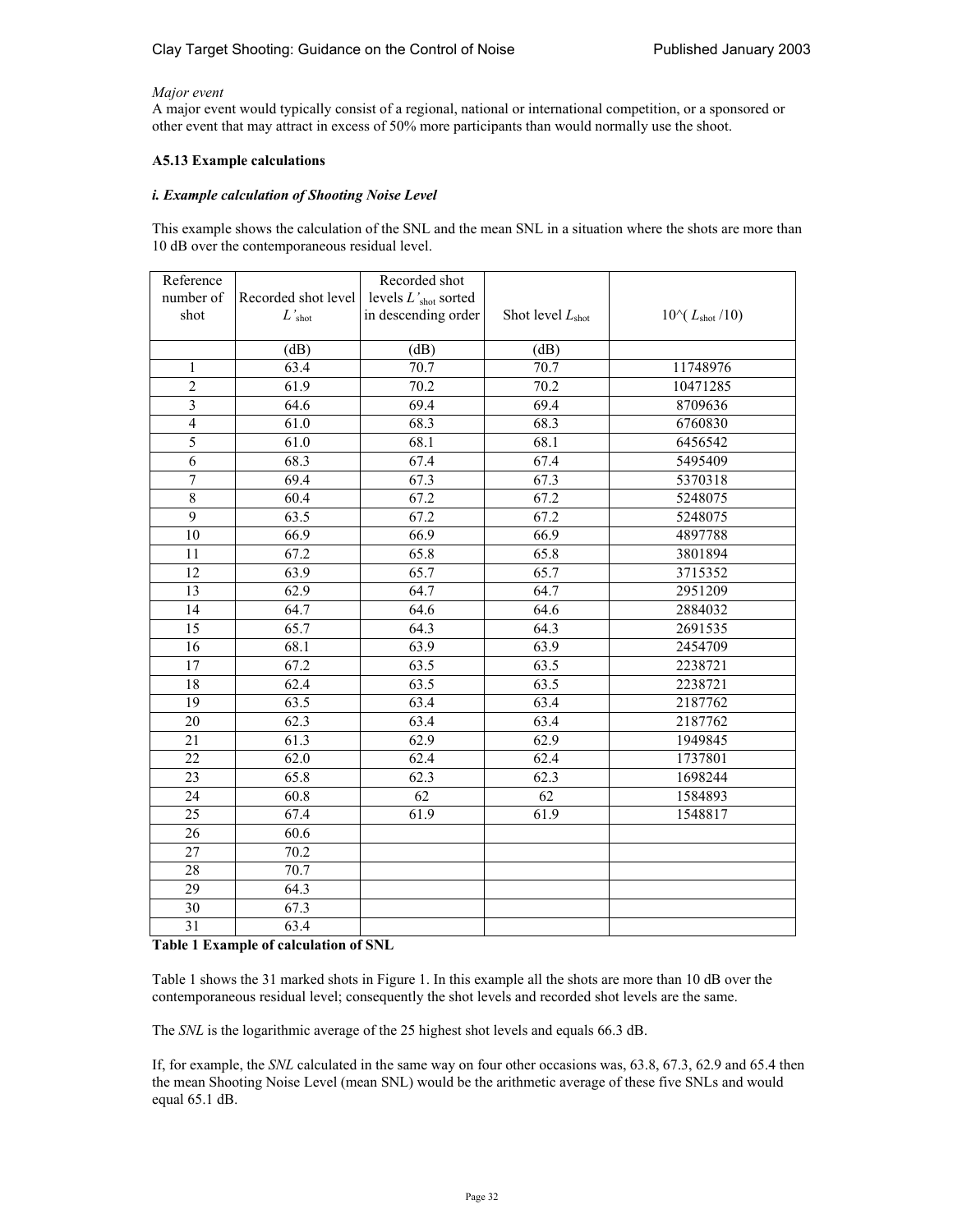

**Figure 1: 30min time history of shot noise levels, louder shots marked** 



**Figure 2: 10min time history of recorded shot levels, louder shots marked (expanded first 10min from Fig 1)**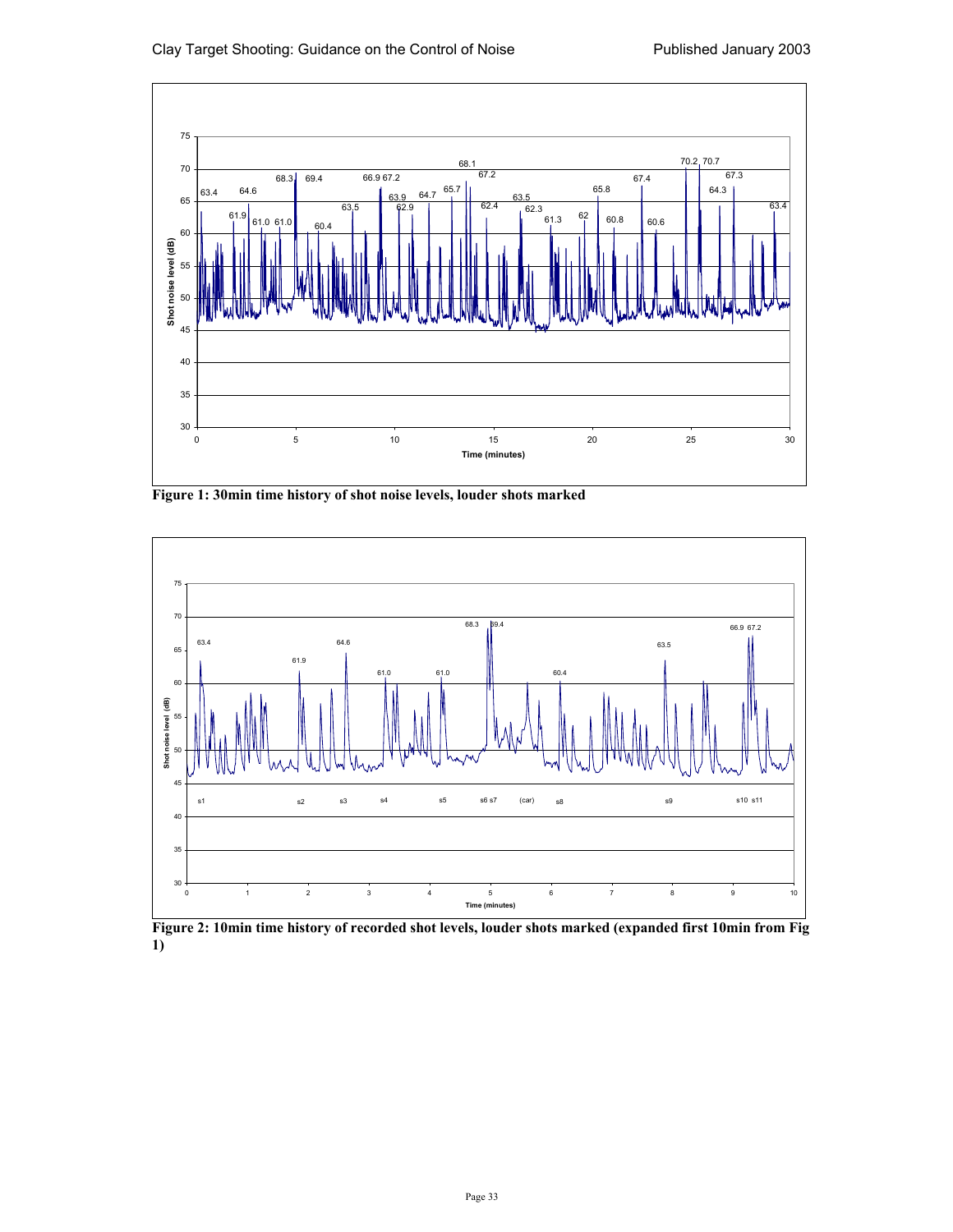#### *ii. Example calculation of shot level where correction is required*

In this example the contemporaneous residual level has been determined as 42.1 dB on the basis of *L*<sub>A90, 30min</sub>. The example uses a sample of 16 shots recorded in a 3.5 minute period to illustrate the correction of the recorded shot levels for contemporaneous residual level. Table 2 shows the 16 marked shots in Figure 3. Shots 2 and 6 (marked with an \*) are less than 6 dB over the contemporaneous residual level and would not be included in any subsequent calculation of SNL. Note that the subsequent calculation of SNL will use the 25 loudest shots over a 30 minute measurement period.

| Reference      | Recorded shot level | Residual noise level | Shot level        |
|----------------|---------------------|----------------------|-------------------|
| number of shot | $L'$ shot           | $L_{A,r}$            | $L_{\text{shot}}$ |
|                |                     |                      |                   |
|                | (dB)                | (dB)                 | (dB)              |
| 1              | 48.9                | 42.1                 | 47.9              |
| $\overline{2}$ | 46.7*               | 42.1                 | $\star$           |
| 3              | 48.5                | 42.1                 | 47.4              |
| 4              | 48.7                | 42.1                 | 47.6              |
| 5              | 49.6                | 42.1                 | 48.7              |
| 6              | 46.9*               | 42.1                 | $\star$           |
| 7              | 48.6                | 42.1                 | 47.5              |
| 8              | 49.2                | 42.1                 | 48.3              |
| 9              | 49.0                | 42.1                 | 48.0              |
| 10             | 48.3                | 42.1                 | 47.1              |
| 11             | 48.8                | 42.1                 | 47.8              |
| 12             | 49.2                | 42.1                 | 48.3              |
| 13             | 48.7                | 42.1                 | 47.6              |
| 14             | 49.1                | 42.1                 | 48.1              |
| 15             | 49.4                | 42.1                 | 48.5              |
| 16             | 48.9                | 42.1                 | 47.9              |

**Table 2: Example of calculation of shot level with correction for contemporaneous residual level** 



**Figure 3: 3.5min time history of recorded shot levels**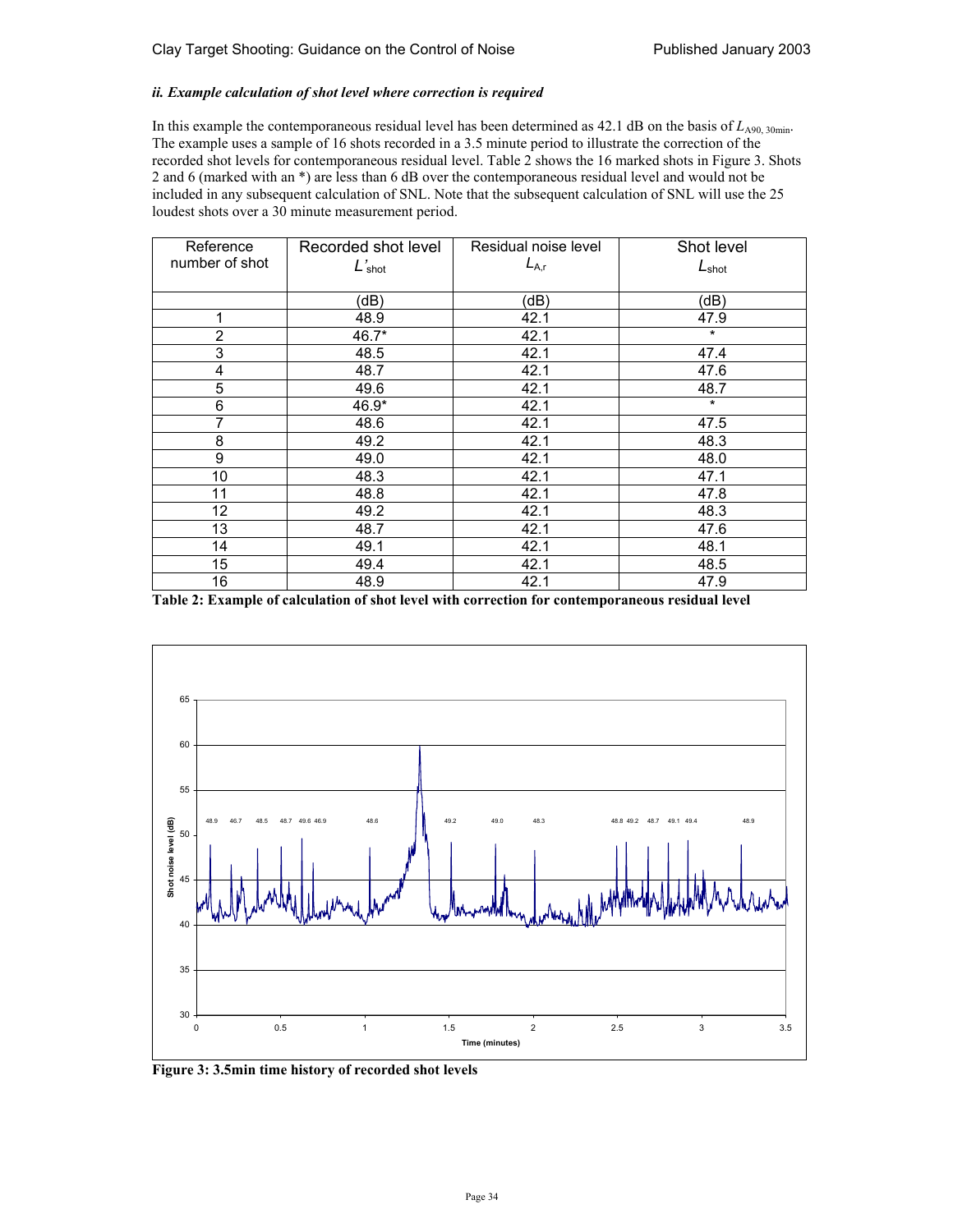## **FURTHER INFORMATION**

Institute of Acoustics 77A St Peter's Street St Albans Herts, AL1 3BN

Countryside Agency John Dower House Crescent Place Cheltenham, GL50 3RA

English Nature Northminster House Peterborough, PE1 1UA

Game Conservancy Trust Burgate Manor Fordingbridge Hampshire, SP6 1EF

National Farmers Union 164 Shaftesbury Avenue London, WC2H 8HL

Wildlife Trust The Kiln, Waterside Mather Road Newark Nottinghamshire, NG24 1WT

Shooting Associations and Bodies – please refer to an internet or library search

Association of Noise Consultants 6 Trap Road Guilden Morden Royston Herts, SG8 0JE

Council for the Protection of Rural England Warwick House 25 Buckingham Palace road London, SW1W 0PP

Countryside Alliance The Old Town 367 Kennington Road London, SE11 4PT

Forestry Commission 231 Corstorphine Road Edinburgh, EH12 7AT

Herpetological Conservation Trust 665a Christchurch Road Boscombe Bournemouth, BH1 4AP

Wildlife & Countryside Link 31 Pitfield Street London, N1 6HB

Wildfowl & Wetlands Trust Slimbridge Gloucestershire, GL2 7BT

*APPENDIX 7*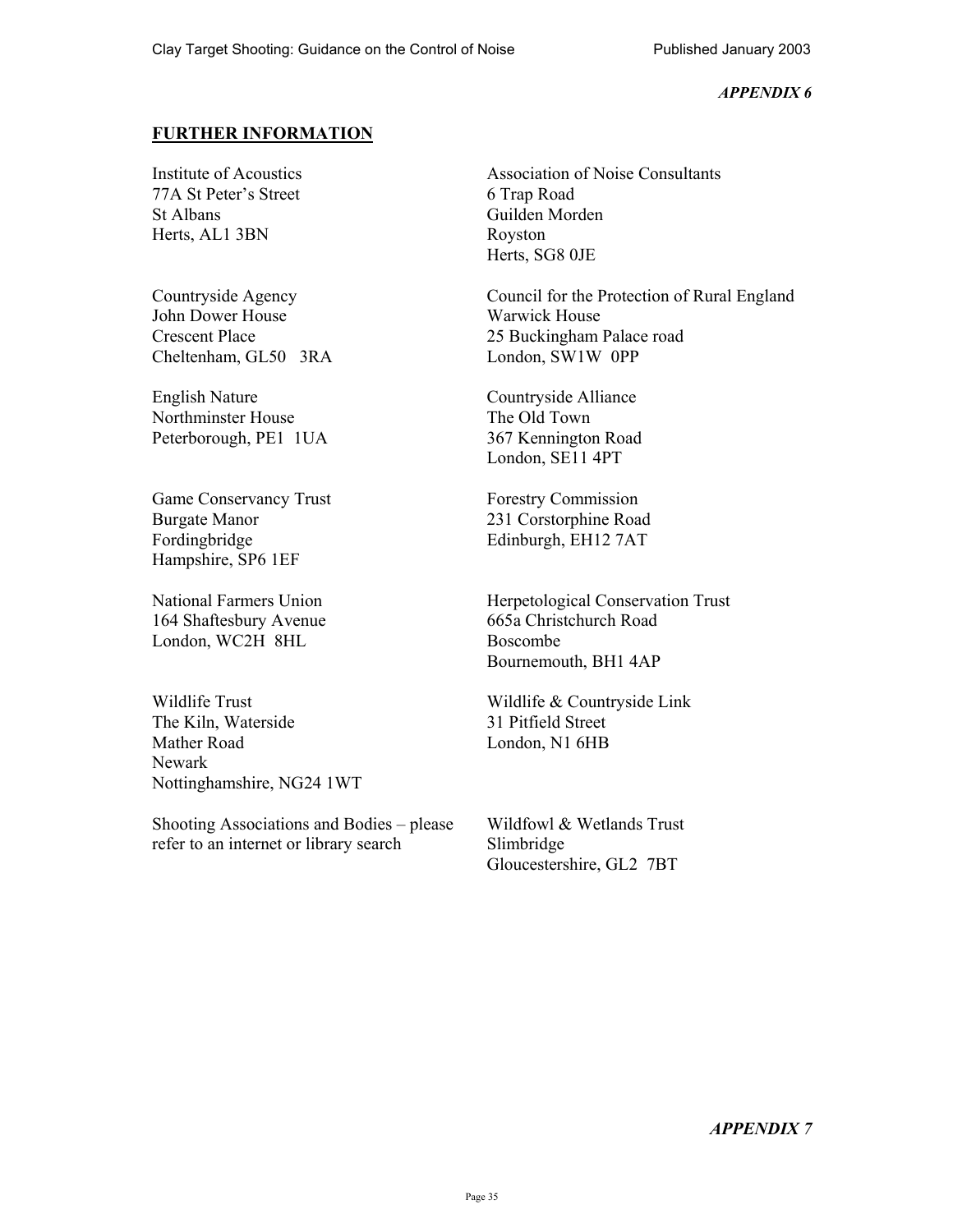## **BIBLIOGRAPHY**

*Books* 

**Miller D C,** *Sound waves their shape and speed*. Macmillan Co., 1937.

**Wood A**, *Acoustics*. Blackie and Son, 1940

**Parkin P H and Humphries H R,** *Acoustics, noise and buildings*. Faber and Faber, 1958.

**Farrar C L and Leeming D W,** *Military balistics*. Brassey's Publishers, 1983.

**Powell R F and Forrest M R,** *Noise in the military environment*. Brassey's Publishers, 1988.

**Smith B J, Peters R J and Owen S,** *Acoustics and noise control*. Longman Scientific and Technical, 1985.

**Penn Christopher N,** *Noise control: The Law and its Enforcement*. Shaw and Sons, 2nd Edition 1995.

## *Papers*

**Parkin P H and Scholes W E,** The horizontal propagation of sound from a jet engine close to the ground at Hatfield'. *J Sound Vib* **2** (4) 1965, pp353-374.

**Fidell S, Pearsons K L, Grignetti M and Green D M,** 'The noisiness of impulsive sounds'. *J Accoust Soc Am* **48** (6) pt 1, 1970.

**Carter N L,**  'Effects of rise time and repetition rate on the loudness of accoustic transients' *J Sound Vib* **21** (2) 1972, pp227-239

**Sorensen S and Magnusson J,** 'Annoyance caused by noise from shooting ranges'. *J Sound Vib* **62** (3) 1979, pp437-442.

**Seshagiri B V**, 'Reaction of communities to impulsive noise'. *J Sound Vib* **74** (1) 1981, pp47-60.

**Buchta E**. 'Annoyance caused by shooting noise'. *Proc. Internoise* **2** 1981, pp617-620.

**Smoorenburg G F**, 'Evaluation of impulse noise, in particular shooting noise, with regard to annoyance'. *Proc. Internoise* **2** 1981, pp779-782.

**Van Den Berg R,** 'Relation between oscilloscopic and ordinary sound level meter measurements'. *Proc. Internoise* **2** 1981, pp947-950.

**Wright P, Ling M and Seller J,** 'Clay Target Shooting Noise' *Proc. IOA, November 1997.*